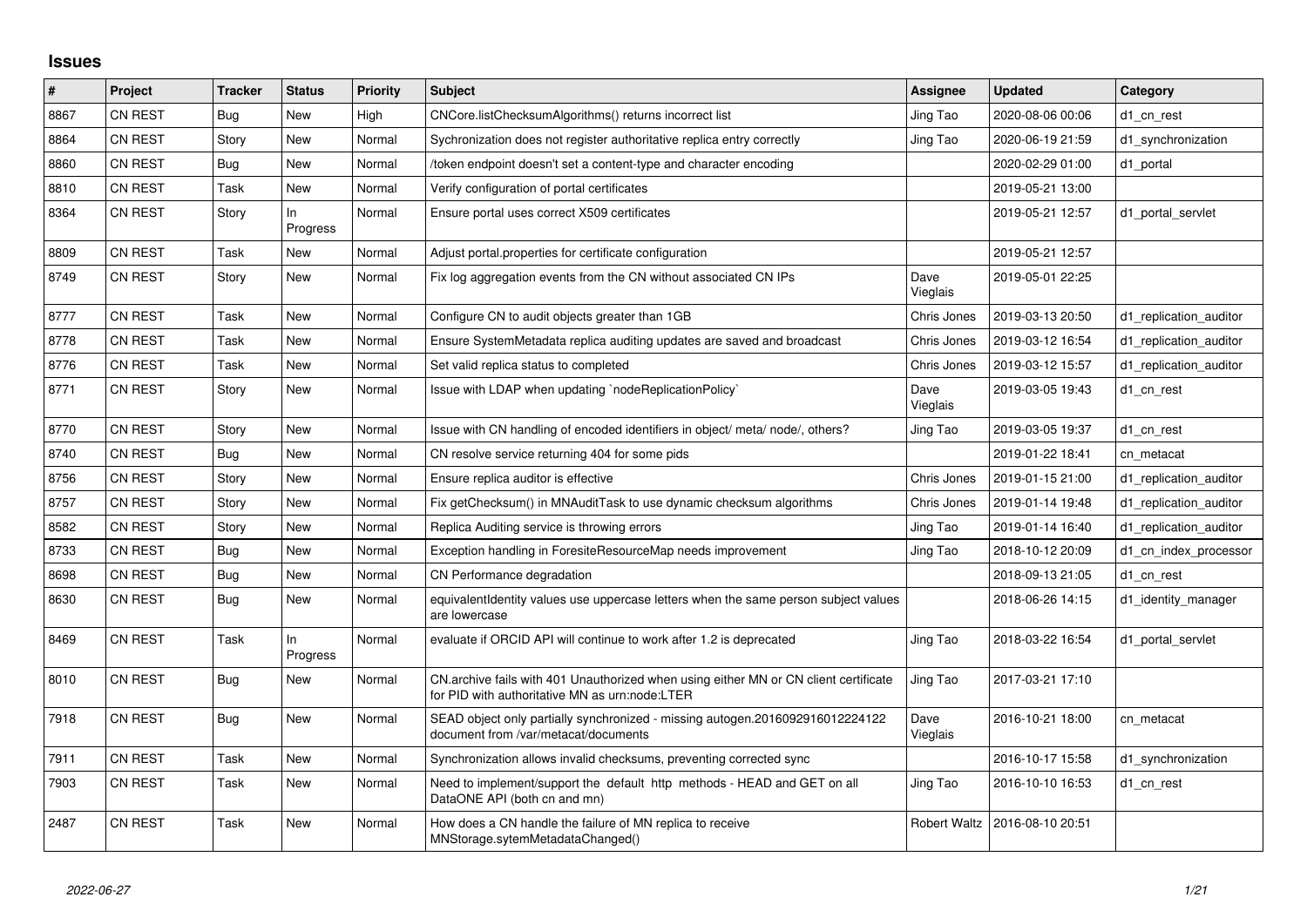| $\#$ | Project        | <b>Tracker</b> | <b>Status</b>  | <b>Priority</b> | Subject                                                                                                                                  | Assignee            | <b>Updated</b>   | Category             |
|------|----------------|----------------|----------------|-----------------|------------------------------------------------------------------------------------------------------------------------------------------|---------------------|------------------|----------------------|
| 7687 | <b>CN REST</b> | <b>Bug</b>     | New            | Normal          | Synchronization unable to change BaseURLs upon updateNodeCapabilities<br>notification                                                    | Rob Nahf            | 2016-07-22 19:22 | d1_synchronization   |
| 7849 | <b>CN REST</b> | Task           | New            | Normal          | Improve exception messages when cascading SSL derived exceptions                                                                         | Rob Nahf            | 2016-07-19 17:23 |                      |
| 7750 | <b>CN REST</b> | Task           | New            | Normal          | apply business rules on the CN that Subject strings will be stripped of leading and<br>trailing whitespace                               |                     | 2016-04-26 17:30 |                      |
| 7746 | CN REST        | Bug            | In<br>Progress | Normal          | Node registration update fails when <contactsubject> spans multiple lines</contactsubject>                                               | Rob Nahf            | 2016-04-26 17:30 | d1_cn_noderegistry   |
| 7489 | <b>CN REST</b> | <b>Bug</b>     | New            | Normal          | processing daemon common-logging misconfigured                                                                                           | <b>Robert Waltz</b> | 2016-01-21 17:18 | d1_cn_process_daemon |
| 7571 | <b>CN REST</b> | Task           | New            | Normal          | Description for error code 401, detail code 4957 is misleading in some cases                                                             |                     | 2016-01-05 16:25 |                      |
| 7440 | CN REST        | <b>Bug</b>     | New            | Normal          | Non-discernable error during synchronization affecting (mostly)<br>urn:node:mnTestAEKOS - "Client is shutdown."                          |                     | 2015-10-20 14:46 |                      |
| 7301 | CN REST        | <b>Bug</b>     | New            | Normal          | CN-stage allows connections to a MN that is operating a self-signed SSL server<br>certificate                                            |                     | 2015-08-19 03:46 |                      |
| 7161 | CN REST        | <b>Bug</b>     | New            | Normal          | TERN object fails to be indexed by Solr, but successfully synchronized                                                                   |                     | 2015-06-05 18:04 | d1_synchronization   |
| 7096 | <b>CN REST</b> | Task           | New            | Normal          | Unexpectedly closed streams / disconnects on UNM network                                                                                 | Dave<br>Vieglais    | 2015-05-12 17:49 |                      |
| 1412 | CN REST        | Task           | New            | Normal          | MN health check performed by CN                                                                                                          | Robert Waltz        | 2015-01-19 23:06 |                      |
| 5739 | <b>CN REST</b> | Bug            | New            | Normal          | LDAP upgrades fail with purge of dataone-cn-os-core                                                                                      | Robert Waltz        | 2015-01-19 23:05 |                      |
| 2168 | CN REST        | Task           | New            | Normal          | Design UI for identity validation                                                                                                        | Ben<br>Leinfelder   | 2015-01-19 22:59 |                      |
| 1479 | CN REST        | Task           | In<br>Progress | Normal          | Design web UI for validating newly created identities                                                                                    | Ben<br>Leinfelder   | 2015-01-19 22:59 |                      |
| 2415 | CN REST        | Task           | New            | Normal          | Implement exceptions for log endpoint                                                                                                    | <b>Robert Waltz</b> | 2015-01-19 22:49 |                      |
| 2414 | <b>CN REST</b> | Task           | New            | Normal          | Implement exceptions for search/solr endoint                                                                                             | Skye<br>Roseboom    | 2015-01-19 22:49 |                      |
| 8583 | DataONE API    | Feature        | New            | Normal          | Provide some mechanism for diagnosing correctness of MN certificates                                                                     | Dave<br>Vieglais    | 2018-05-02 03:18 |                      |
| 8529 | DataONE API    | Task           | New            | Normal          | Add field to Solr index that includes the obsolescence chain                                                                             |                     | 2018-04-10 05:21 |                      |
| 8528 | DataONE API    | Task           | <b>New</b>     | Normal          | Add MNRead.getVersions, CNRead.getVersions                                                                                               |                     | 2018-04-03 19:26 |                      |
| 1644 | DataONE API    | Story          | New            | Normal          | Develop an object format creation policy                                                                                                 |                     | 2018-01-17 20:46 |                      |
| 7839 | DataONE API    | Task           | New            | Normal          | Online documentation places synchronize in CNRead api                                                                                    | Dave<br>Vieglais    | 2016-12-21 09:04 | api documentation    |
| 7838 | DataONE API    | Task           | New            | Normal          | Modify the obsolescence chain process to accommodate the use case where both old   Dave<br>and new PIDs are present on the CN for v1 MNs | Vieglais            | 2016-06-29 02:20 |                      |
| 7684 | DataONE API    | <b>Bug</b>     | New            | Low             | Call to MNStorage.update() via REST API returns java.lang.StackOverflowError                                                             |                     | 2016-03-21 23:07 |                      |
| 7578 | DataONE API    | Bug            | New            | Normal          | Fix 404 link to d1_instance_generator folder in documentation                                                                            |                     | 2016-01-08 22:01 | api documentation    |
| 7528 | DataONE API    | Bug            | New            | Normal          | Incorrect argument name documented for CNCore.reserveldentier                                                                            |                     | 2015-12-08 19:51 | api documentation    |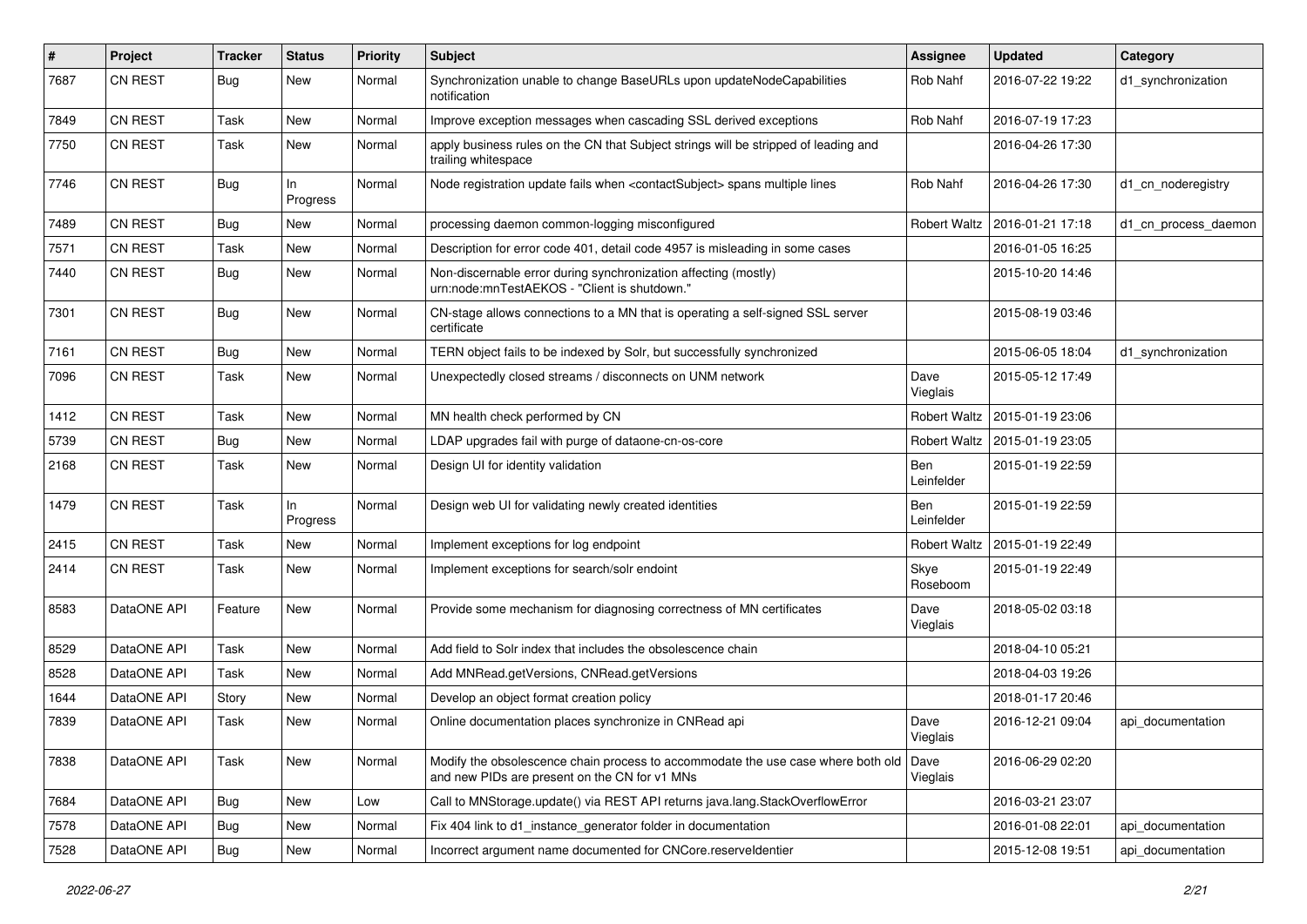| $\#$ | Project        | <b>Tracker</b> | <b>Status</b> | Priority | <b>Subject</b>                                                                                                                                                             | Assignee         | <b>Updated</b>   | Category          |
|------|----------------|----------------|---------------|----------|----------------------------------------------------------------------------------------------------------------------------------------------------------------------------|------------------|------------------|-------------------|
| 7127 | DataONE API    | Task           | New           | Normal   | Finalize CNAuthentication interface                                                                                                                                        | Dave<br>Vieglais | 2015-05-21 19:31 | api documentation |
| 6945 | DataONE API    | Feature        | New           | Normal   | MNRead.get uses the pid for the download filename, which provides a less that<br>optimal user experience when the pid is an opaque identifier such as DOIs, uuids,<br>etc. |                  | 2015-03-23 23:37 |                   |
| 6759 | DataONE API    | Story          | <b>New</b>    | Normal   | ObjectFormat Management                                                                                                                                                    | Dave<br>Vieglais | 2015-01-19 23:17 |                   |
| 1442 | DataONE API    | Task           | <b>New</b>    | Normal   | Identify monitoring and logging use cases and requirements                                                                                                                 | Dave<br>Vieglais | 2015-01-19 23:06 |                   |
| 1443 | DataONE API    | Task           | New           | Normal   | Identify operational requirements for monitoring and logging                                                                                                               | Dave<br>Vieglais | 2015-01-19 23:06 |                   |
| 3658 | DataONE API    | <b>Bug</b>     | New           | Normal   | Deleting objects breaks obsoletes chain traversal                                                                                                                          | Chris Jones      | 2015-01-19 22:29 |                   |
| 7926 | <b>DUG</b>     | Task           | New           | Normal   | Certification and standards for data repositories (e.g. ISO 17421:2012, Data Seal of<br>Approval)                                                                          |                  | 2016-11-08 22:00 |                   |
| 7925 | <b>DUG</b>     | Task           | New           | Normal   | Data Center certification                                                                                                                                                  |                  | 2016-11-08 21:33 |                   |
| 7909 | <b>DUG</b>     | Task           | New           | Normal   | DataONE update audio/visual equipment for remote link                                                                                                                      |                  | 2016-10-11 20:49 |                   |
| 7908 | <b>DUG</b>     | Task           | <b>New</b>    | Normal   | Start a lesson learned document                                                                                                                                            |                  | 2016-10-11 20:35 |                   |
| 7907 | <b>DUG</b>     | Task           | <b>New</b>    | Normal   | Doodle poll on the time/date for monthly meeting                                                                                                                           |                  | 2016-10-11 20:35 |                   |
| 7864 | <b>DUG</b>     | Task           | New           | Normal   | <b>DOI Services for Members</b>                                                                                                                                            |                  | 2016-08-09 20:40 |                   |
| 7863 | <b>DUG</b>     | Task           | New           | Normal   | Link to the recordings                                                                                                                                                     |                  | 2016-08-09 20:40 |                   |
| 7862 | <b>DUG</b>     | Task           | New           | Normal   | DataONE DUG page may need updating<br>(https://www.dataone.org/dataone-users-group)                                                                                        |                  | 2016-08-08 15:00 |                   |
| 7800 | <b>DUG</b>     | Task           | New           | Normal   | abstract reviews<br>(https://docs.google.com/document/d/1iZXCN4AWqYi5Z7wqMKb2o33QnQ_JAcV0KV<br>O4TeahHVA/edit)                                                             |                  | 2016-05-10 15:18 |                   |
| 7533 | <b>DUG</b>     | Task           | <b>New</b>    | Normal   | Create DUG 2016 Meeting page                                                                                                                                               |                  | 2015-12-08 21:44 |                   |
| 7532 | <b>DUG</b>     | Task           | <b>New</b>    | Normal   | Registration Form for 2016.                                                                                                                                                |                  | 2015-12-08 21:30 |                   |
| 7531 | <b>DUG</b>     | Task           | <b>New</b>    | Normal   | Quote request for EAB meeting                                                                                                                                              |                  | 2015-12-08 20:13 |                   |
| 7525 | <b>DUG</b>     | Task           | New           | Normal   | assessment effort update                                                                                                                                                   |                  | 2015-12-07 22:25 |                   |
| 7524 | <b>DUG</b>     | Task           | New           | Normal   | Explore crowd sourcing for future DUG marketing effort                                                                                                                     |                  | 2015-12-07 22:25 |                   |
| 7484 | <b>DUG</b>     | Task           | <b>New</b>    | Normal   | <b>DUG Agenda</b>                                                                                                                                                          |                  | 2015-11-10 21:39 |                   |
| 7476 | <b>DUG</b>     | Task           | <b>New</b>    | Normal   | Do we need an event management system to better organize the DUG?                                                                                                          |                  | 2015-11-09 22:43 |                   |
| 7475 | <b>DUG</b>     | Task           | <b>New</b>    | Normal   | Work with Erin/ESIP to distribute the brochure widely to students/faculty from UNC                                                                                         |                  | 2015-11-09 22:38 |                   |
| 7474 | <b>DUG</b>     | Task           | <b>New</b>    | Normal   | Draft generic letter of invitation that DUG SC can carry and distribute widely.                                                                                            |                  | 2015-11-09 22:38 |                   |
| 7473 | <b>DUG</b>     | Task           | <b>New</b>    | Normal   | Draft 2016 DUG annual meeting brochure                                                                                                                                     |                  | 2015-11-09 22:38 |                   |
| 8869 | Infrastructure | Story          | New           | Normal   | Equivalent identities show owning different amount of packages.                                                                                                            | Jing Tao         | 2020-09-24 22:34 | d1 indexer        |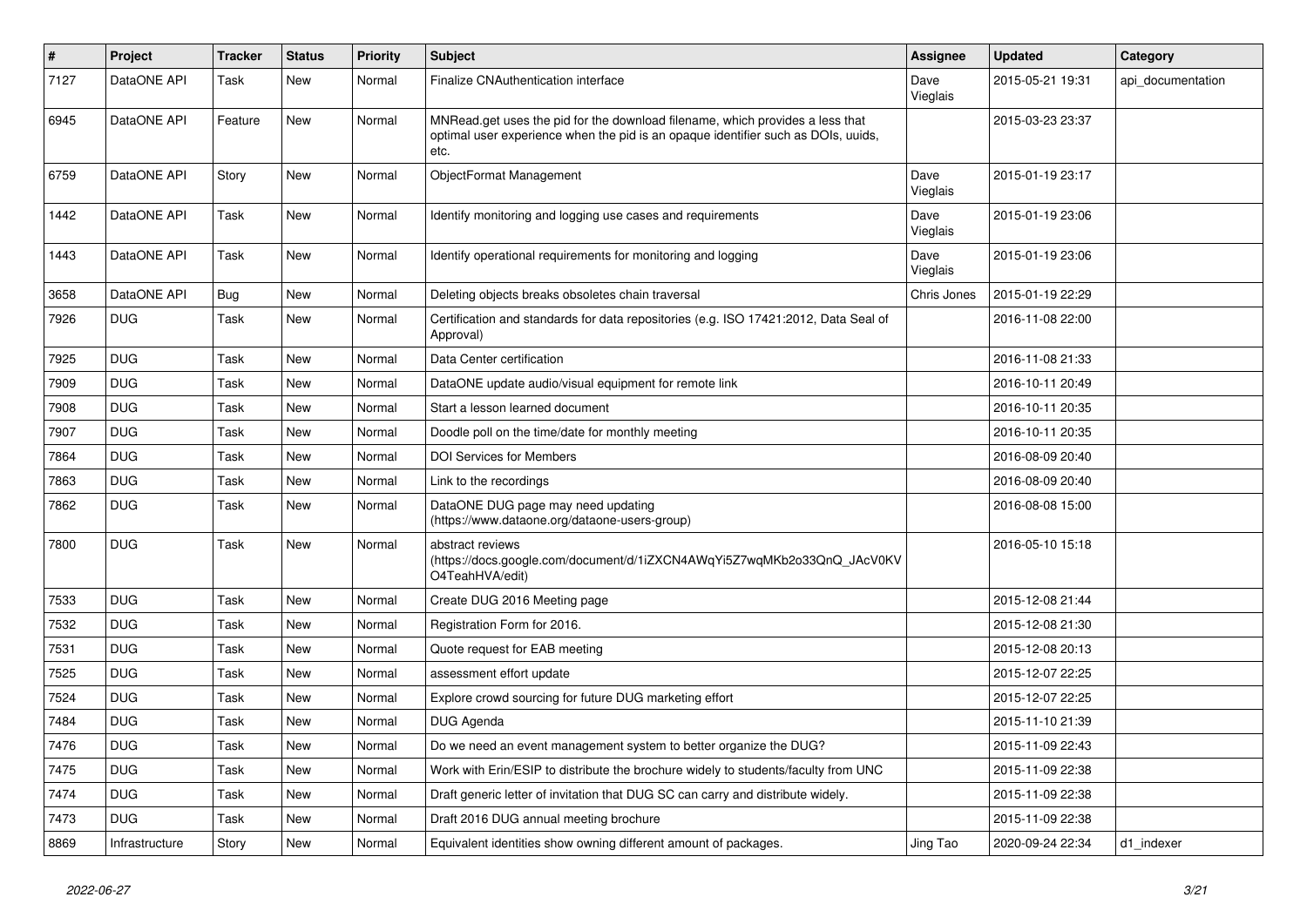| #    | <b>Project</b> | <b>Tracker</b> | <b>Status</b>  | <b>Priority</b> | <b>Subject</b>                                                                                           | Assignee              | <b>Updated</b>   | Category                |
|------|----------------|----------------|----------------|-----------------|----------------------------------------------------------------------------------------------------------|-----------------------|------------------|-------------------------|
| 8866 | Infrastructure | <b>Bug</b>     | <b>New</b>     | Normal          | Java client tools should set a custom user agent string                                                  |                       | 2020-07-15 22:43 |                         |
| 8862 | Infrastructure | Story          | <b>New</b>     | Normal          | Deploy a new dataone-cn-rest release                                                                     | Jing Tao              | 2020-04-23 16:24 |                         |
| 8817 | Infrastructure | Task           | New            | Normal          | Configure sitemaps on the CN                                                                             | Jing Tao              | 2020-03-12 18:30 |                         |
| 8858 | Infrastructure | Task           | <b>New</b>     | Normal          | Update CN Apache configs in version control with directives to support sitemaps                          | <b>Bryce</b><br>Mecum | 2020-02-24 19:26 |                         |
| 8857 | Infrastructure | Story          | New            | Normal          | D1Client.getCN() always get the production cn on the CN Tomcat context                                   | Jing Tao              | 2019-12-13 00:34 | dataone-cn-rest-service |
| 8856 | Infrastructure | Story          | <b>New</b>     | Normal          | Put the system metadata part ahead of the object part when d1_client_python<br>constructs the multipart  |                       | 2019-11-22 18:31 | d1_python               |
| 8855 | Infrastructure | Story          | <b>New</b>     | Normal          | Put the system metadata part ahead of the object part when d1_client_r constructs<br>the multipart       | Matthew<br>Jones      | 2019-11-22 18:29 | d1 client r             |
| 8854 | Infrastructure | Story          | <b>New</b>     | Normal          | Put the system metadata part ahead of the object part when d1_libclient_java<br>constructs the multipart | Jing Tao              | 2019-11-22 18:25 | d1 libclient java       |
| 8853 | Infrastructure | Story          | New            | Normal          | Make cn.resolve smarter                                                                                  |                       | 2019-11-15 16:50 |                         |
| 8851 | Infrastructure | Story          | New            | Normal          | CN sends error doc with "pid" to v2 endpoint                                                             | Jing Tao              | 2019-11-06 22:31 | d1 synchronization      |
| 8849 | Infrastructure | Story          | New            | Normal          | During sync, the CN does not detect error returned from getChecksum()                                    | Jing Tao              | 2019-11-06 22:07 |                         |
| 8850 | Infrastructure | <b>Bug</b>     | New            | Normal          | v2.3.11 RdfXmlSubprocessor / HttpService.getDocumentBySeriesId can be wrong                              | Jing Tao              | 2019-11-06 18:32 | d1 indexer              |
| 8848 | Infrastructure | Story          | New            | Normal          | A minor difference of annotation index between CN and MN                                                 |                       | 2019-11-01 21:37 |                         |
| 8842 | Infrastructure | Story          | New            | Normal          | Some exceptions in Metacat                                                                               |                       | 2019-09-19 17:53 |                         |
| 8841 | Infrastructure | Story          | <b>New</b>     | Normal          | Solr Index processor don't parse the attributes on the otherEntity on an EML object                      | Jing Tao              | 2019-09-10 22:41 | d1 indexer              |
| 8837 | Infrastructure | Story          | New            | Normal          | Merge the changes from metacat's feature-project-indexing branch to<br>d1_cn_index_processor             | Jing Tao              | 2019-08-16 17:18 | d1 indexer              |
| 8755 | Infrastructure | Task           | New            | Normal          | Expand EML indexing support for EML 2.2                                                                  | <b>Bryce</b><br>Mecum | 2019-08-15 01:50 |                         |
| 8086 | Infrastructure | Task           | ln<br>Progress | Normal          | upgrade Spring dependencies                                                                              | Rob Nahf              | 2019-07-25 20:32 | d1 indexer              |
| 8827 | Infrastructure | Bug            | New            | Normal          | synchronization doesn't update dateSystemMetadataModified if that's the only field<br>that changed       | Rob Nahf              | 2019-07-11 21:26 | d1 synchronization      |
| 8824 | Infrastructure | Task           | In<br>Progress | High            | Install Apache 2.4.39 and disable TLSv1.3 on CNs                                                         | Dave<br>Vieglais      | 2019-06-19 12:11 |                         |
| 8823 | Infrastructure | Story          | New            | High            | Recent Apache and OpenSSL combinations break connectivity on Ubuntu 18.04                                | Dave<br>Vieglais      | 2019-06-19 02:43 |                         |
| 8822 | Infrastructure | <b>Bug</b>     | New            | Low             | Account queries in STAGE-2 failing from web browser                                                      |                       | 2019-06-19 01:44 |                         |
| 8821 | Infrastructure | Bug            | <b>New</b>     | Normal          | Object doi:10.18739/A2610VR7Z fails to index on CN                                                       | Jing Tao              | 2019-06-19 00:06 |                         |
| 8693 | Infrastructure | Decision       | In<br>Progress | Low             | Support Google Dataset Search on search.dataone.org via partial server side<br>rendering                 |                       | 2019-06-06 23:53 |                         |
| 8815 | Infrastructure | Bug            | New            | Normal          | Investigate and fix failed sync/harvest of doi:10.18739/A2CH48                                           |                       | 2019-06-04 23:26 |                         |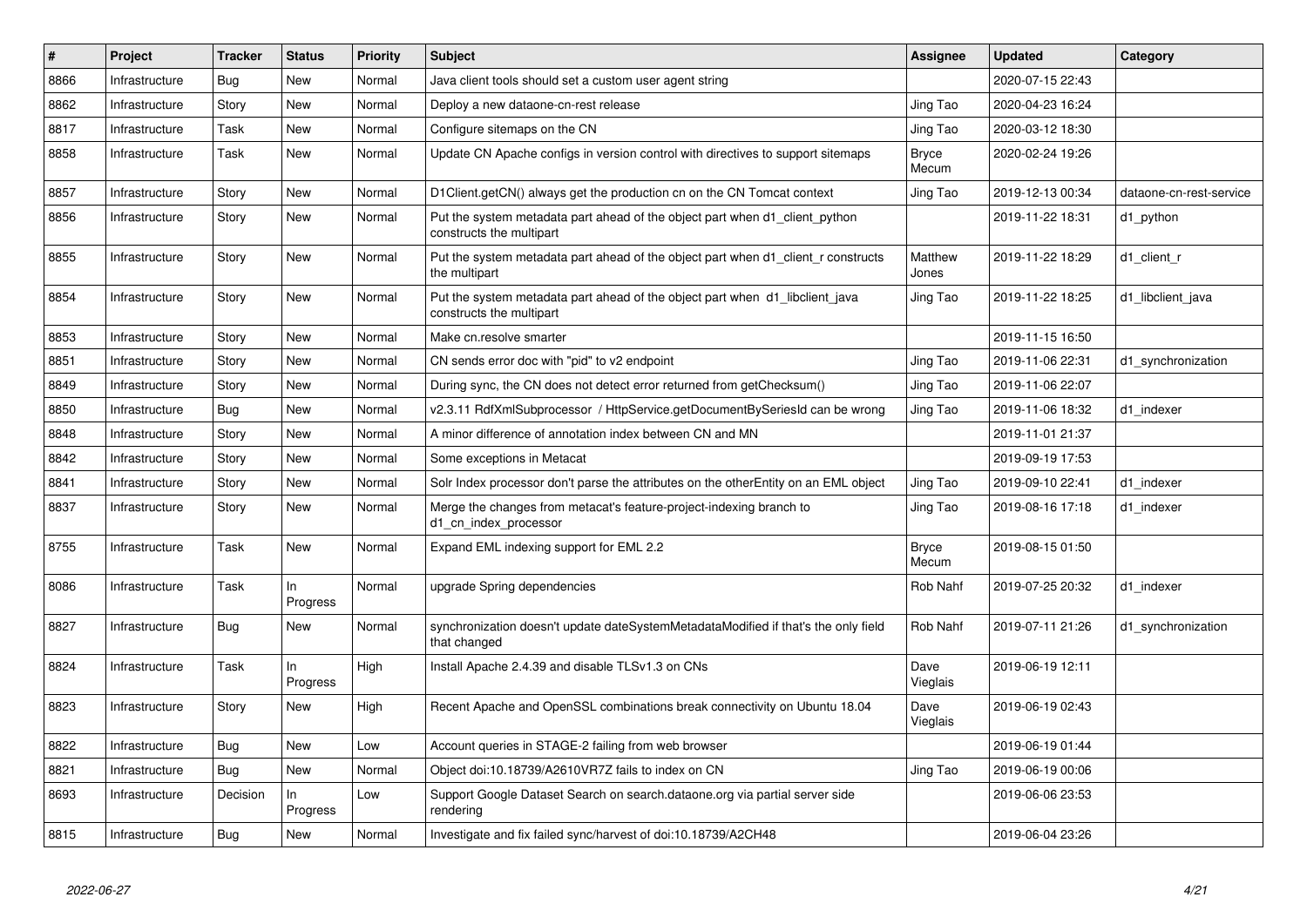| #    | Project        | <b>Tracker</b> | <b>Status</b>     | <b>Priority</b> | <b>Subject</b>                                                                       | <b>Assignee</b>       | <b>Updated</b>   | Category                  |
|------|----------------|----------------|-------------------|-----------------|--------------------------------------------------------------------------------------|-----------------------|------------------|---------------------------|
| 8766 | Infrastructure | Feature        | In<br>Progress    | Normal          | support server-side link checking for the 303 redirect url in the resolve call       | Rob Nahf              | 2019-05-31 15:16 | d1 cn service             |
| 8811 | Infrastructure | Task           | New               | Normal          | Merge 2.3.9 changes to trunk                                                         | Jing Tao              | 2019-05-21 13:06 |                           |
| 8808 | Infrastructure | Task           | <b>New</b>        | Normal          | Remove old versions of Tomcat                                                        |                       | 2019-05-21 12:49 |                           |
| 8807 | Infrastructure | Task           | <b>New</b>        | Normal          | remove old versions of postgres                                                      |                       | 2019-05-21 12:47 |                           |
| 8806 | Infrastructure | Story          | New               | Normal          | Cleanup from OS upgrades                                                             |                       | 2019-05-21 12:45 |                           |
| 8796 | Infrastructure | Story          | New               | Normal          | Various issues with service access after upgrade to 18.04                            | Jing Tao              | 2019-05-21 12:38 |                           |
| 8804 | Infrastructure | Task           | New               | Normal          | Add Idap backup config to cn os-core                                                 | Dave<br>Vieglais      | 2019-05-21 12:32 | dataone-cn-os-core        |
| 8793 | Infrastructure | Task           | New               | Normal          | Replace ONEMercury installation                                                      |                       | 2019-05-01 14:04 |                           |
| 8792 | Infrastructure | Task           | New               | Normal          | Create landing page for redirection from ONEMercury                                  |                       | 2019-05-01 14:03 |                           |
| 8791 | Infrastructure | Story          | <b>New</b>        | Normal          | Complete deprecation of ONEMercury interface                                         | Rob Nahf              | 2019-05-01 14:00 | d1 mercury                |
| 8783 | Infrastructure | Bug            | New               | Normal          | synchronization re-created 26k map entries in SyncQueueFacade.nodeIdRoundRobin       | Rob Nahf              | 2019-04-02 20:10 | d1_synchronization        |
| 8780 | Infrastructure | Feature        | New               | Normal          | Develop support for DataCite 4.0 and 4.1 and 4.2                                     | Dave<br>Vieglais      | 2019-03-30 20:38 | d1_indexer                |
| 8779 | Infrastructure | Story          | New               | Normal          | ForesiteResourceMap performance issue                                                | Rob Nahf              | 2019-03-25 18:48 | d1_indexer                |
| 8782 | Infrastructure | Story          | <b>New</b>        | Normal          | Upgrade OS to Ubuntu 18.04 on CNs                                                    | Jing Tao              | 2019-03-22 18:12 |                           |
| 8775 | Infrastructure | Task           | $\ln$<br>Progress | Normal          | Make taxonomic rank fields in Solr index non-case-sensitive                          | <b>Bryce</b><br>Mecum | 2019-03-11 23:35 |                           |
| 8774 | Infrastructure | Decision       | <b>New</b>        | Normal          | Add new CN format for MPEG-2 or update video/mpeg format to cover MPEG-2             |                       | 2019-03-08 16:03 |                           |
| 8053 | Infrastructure | Feature        | New               | Normal          | add funding award number to index                                                    | Peter<br>Slaughter    | 2019-03-04 19:36 | dataone-cn-index          |
| 8043 | Infrastructure | Bug            | New               | Normal          | The origin field for EML documents isn't properly extracted when references are used | Jing Tao              | 2019-02-12 18:45 | d1 indexer                |
| 8762 | Infrastructure | Story          | New               | Normal          | Add new formats to CN                                                                |                       | 2019-02-07 20:03 |                           |
| 8736 | Infrastructure | Story          | <b>New</b>        | Normal          | Decouple the index generator to the hazelcast system metadata map                    |                       | 2019-01-22 19:27 | d1_indexer                |
| 8366 | Infrastructure | Story          | New               | Normal          | Migrate jenkins continuous integration from UNM to UCSB                              | Dave<br>Vieglais      | 2019-01-22 19:26 | <b>Support Operations</b> |
| 8367 | Infrastructure | Story          | New               | Normal          | Duplicate jenkins jobs from UNM to UCSB                                              | Dave<br>Vieglais      | 2019-01-22 19:25 | <b>Support Operations</b> |
| 8368 | Infrastructure | Story          | New               | Normal          | Update backup strategy for jenkins job configurations to subversion                  | Dave<br>Vieglais      | 2019-01-22 19:25 | <b>Support Operations</b> |
| 8758 | Infrastructure | Story          | New               | Normal          | Index replicationStatus field                                                        | Jing Tao              | 2019-01-14 18:00 | d1_indexer                |
| 8753 | Infrastructure | Task           | New               | Normal          | Add support for EML 2.2 (indexing, view)                                             | <b>Bryce</b><br>Mecum | 2018-12-19 00:54 |                           |
| 8754 | Infrastructure | Task           | New               | Normal          | Add EML 2.2 to CN formats list                                                       | <b>Bryce</b><br>Mecum | 2018-12-19 00:54 |                           |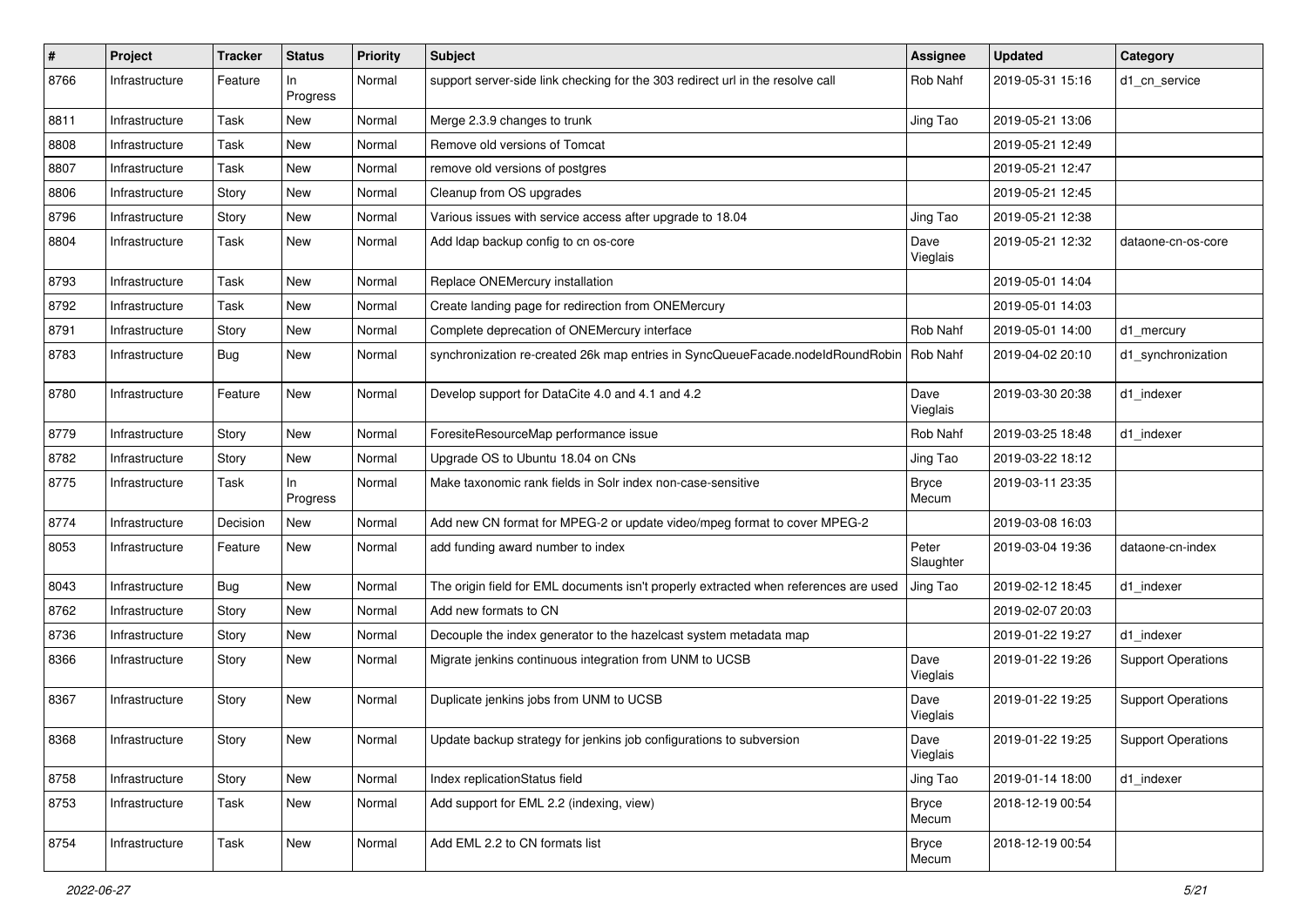| $\pmb{\#}$ | Project        | <b>Tracker</b> | <b>Status</b>   | <b>Priority</b> | Subject                                                                                                                         | <b>Assignee</b>   | <b>Updated</b>   | Category           |
|------------|----------------|----------------|-----------------|-----------------|---------------------------------------------------------------------------------------------------------------------------------|-------------------|------------------|--------------------|
| 8737       | Infrastructure | Story          | New             | Normal          | Submitters and rights-holders with group permissions can't be granted authorization<br>when the sync process validates sid      | Jing Tao          | 2018-11-28 17:12 | d1_synchronization |
| 8525       | Infrastructure | Story          | In<br>Progress  | High            | timeout exceptions thrown from Hazelcast disable synchronization                                                                | Rob Nahf          | 2018-11-16 17:32 | d1_synchronization |
| 8747       | Infrastructure | Task           | <b>New</b>      | Normal          | Adjust package configuration to persist changes between updates                                                                 | Dave<br>Vieglais  | 2018-11-16 17:32 |                    |
| 8746       | Infrastructure | Task           | <b>New</b>      | Normal          | Require email address from user when logging in via ORCID                                                                       |                   | 2018-11-16 05:57 |                    |
| 3047       | Infrastructure | Bug            | In.<br>Progress | Normal          | Metacat allows whitespace in Identifiers                                                                                        | Ben<br>Leinfelder | 2018-11-13 21:44 |                    |
| 8739       | Infrastructure | Task           | ln.<br>Progress | Normal          | Attempting to set ulimit results in error on UCSB systems                                                                       | Jing Tao          | 2018-11-08 15:10 | d1 process daemon  |
| 8738       | Infrastructure | Story          | In.<br>Progress | Normal          | HZEventFilter performance decline with increased task queue                                                                     | Rob Nahf          | 2018-10-30 04:10 | d1_indexer         |
| 8735       | Infrastructure | Bug            | In<br>Progress  | Normal          | NPE in IndexTask causes indexing job to fail                                                                                    | Rob Nahf          | 2018-10-18 18:33 | d1_indexer         |
| 8734       | Infrastructure | Story          | <b>New</b>      | Normal          | Hazelcast shutdown tied to out of memory exception!                                                                             | Rob Nahf          | 2018-10-18 16:55 | Metacat            |
| 8731       | Infrastructure | <b>Bug</b>     | New             | Normal          | Indexing solr client method is building query with too many ORs, causing errors                                                 | Rob Nahf          | 2018-10-04 22:25 | d1 indexer         |
| 8506       | Infrastructure | Task           | New             | Normal          | Identify ISO metadata terms appropriate for population of data citation elements of<br>the solr search index                    |                   | 2018-10-04 18:17 |                    |
| 8722       | Infrastructure | Bug            | <b>New</b>      | High            | Object in search index but systemmetadata is not available.                                                                     | Jing Tao          | 2018-10-03 17:48 |                    |
| 8724       | Infrastructure | Bug            | <b>New</b>      | Normal          | index out of bounds error in PortalCertificateManager                                                                           | Rob Nahf          | 2018-10-02 19:11 | d1_portal          |
| 8702       | Infrastructure | Story          | New             | Normal          | Indexing Refactor Strategy                                                                                                      | Rob Nahf          | 2018-09-24 18:05 | d1 indexer         |
| 8703       | Infrastructure | Task           | <b>New</b>      | Normal          | test the cleaned up indexer in DEV                                                                                              | Rob Nahf          | 2018-09-24 18:05 | d1_indexer         |
| 8363       | Infrastructure | Story          | New             | Normal          | indexer shutdown generates index tasks                                                                                          | Rob Nahf          | 2018-09-24 15:25 | d1 indexer         |
| 3675       | Infrastructure | <b>Bug</b>     | New             | High            | package relationships not available for archived objects                                                                        | Rob Nahf          | 2018-09-21 21:01 | d1_indexer         |
| 8696       | Infrastructure | Bug            | New             | Urgent          | double indexing of a resource map and another not processed because of resource<br>contention (lock) on member                  | Rob Nahf          | 2018-09-12 00:22 | d1_indexer         |
| 8686       | Infrastructure | Bug            | New             | Normal          | d1-index-task-processor failed with NPE                                                                                         | Rob Nahf          | 2018-08-24 01:35 | d1 indexer         |
| 8601       | Infrastructure | Decision       | New             | Normal          | Decide on a URI space for DataONE resources                                                                                     |                   | 2018-07-18 21:42 |                    |
| 8504       | Infrastructure | Story          | New             | Normal          | Support creation of data citation record from solr record                                                                       | Monica Ihli       | 2018-07-17 23:06 | d1 indexer         |
| 8655       | Infrastructure | Bug            | New             | High            | Synchronization died with OOM                                                                                                   |                   | 2018-07-13 11:24 |                    |
| 8642       | Infrastructure | <b>Bug</b>     | New             | Normal          | Replication tasks apparently not deleted from backing store in a timely fashion                                                 | Dave<br>Vieglais  | 2018-07-05 12:11 | d1_replication     |
| 8641       | Infrastructure | <b>Bug</b>     | New             | Normal          | Any change to SystemMetadata causes a new replication task to be generated<br>without consideration of the object replicability | Chris Jones       | 2018-07-04 12:28 | d1_replication     |
| 8640       | Infrastructure | Bug            | New             | Normal          | Replication includes "down" nodes as replication targets                                                                        | Chris Jones       | 2018-07-04 11:29 | d1_replication     |
| 8639       | Infrastructure | Story          | New             | Normal          | Replication performance is too slow to service demand                                                                           | Chris Jones       | 2018-07-04 11:18 | d1_replication     |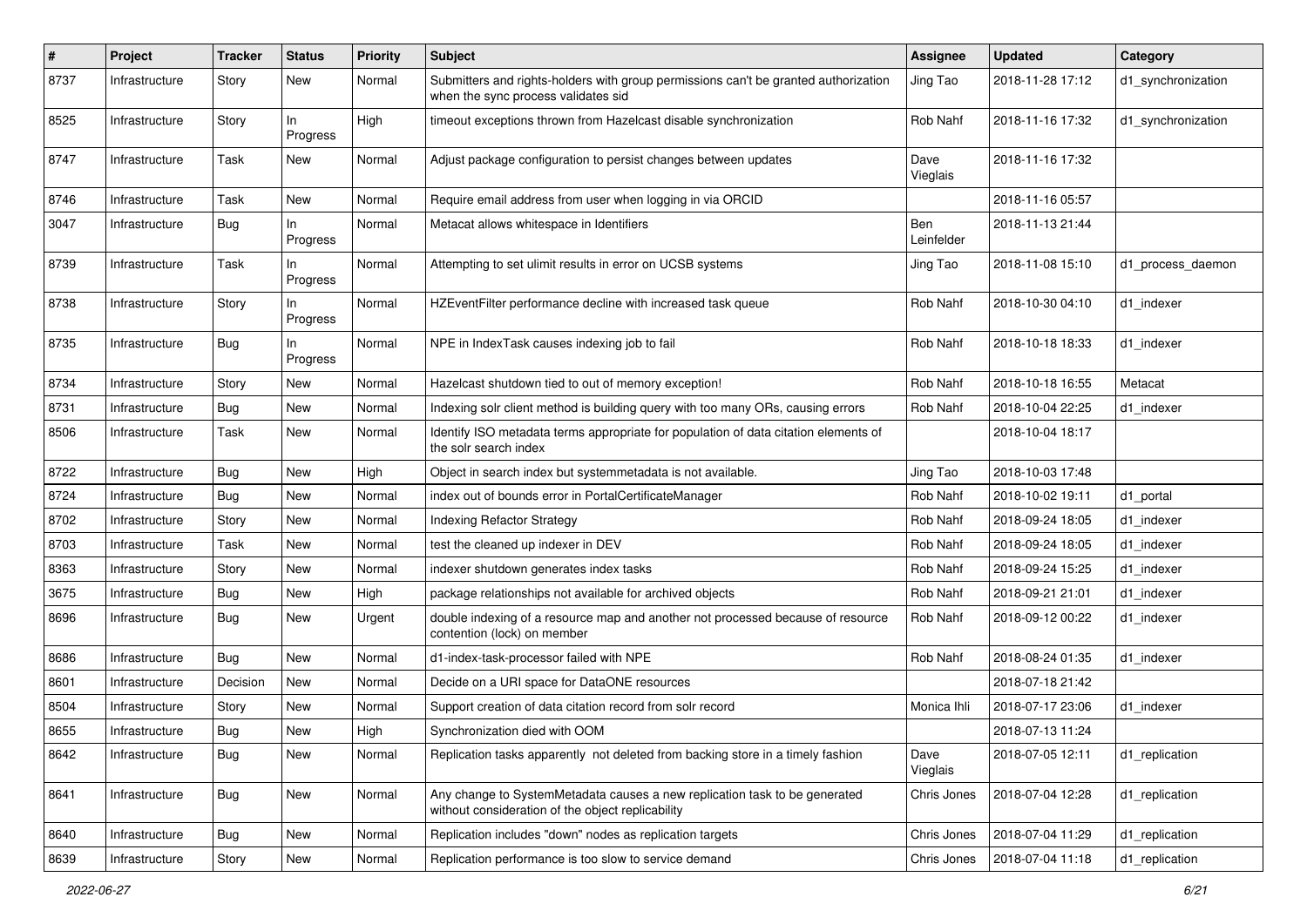| $\pmb{\#}$ | Project        | <b>Tracker</b> | <b>Status</b>  | <b>Priority</b> | <b>Subject</b>                                                                                            | <b>Assignee</b>  | <b>Updated</b>   | Category            |
|------------|----------------|----------------|----------------|-----------------|-----------------------------------------------------------------------------------------------------------|------------------|------------------|---------------------|
| 8616       | Infrastructure | Decision       | New            | Normal          | Consider expanding isotc211's indexing component's keyword XPath to cover<br>topicCategories              |                  | 2018-06-15 00:13 |                     |
| 8604       | Infrastructure | Task           | New            | Normal          | Update the static IP lists for robots etc                                                                 | Dave<br>Vieglais | 2018-06-07 20:56 | d1_log_aggregation  |
| 8603       | Infrastructure | Bug            | <b>New</b>     | Normal          | log aggregation incorrectly assigning location information                                                | Dave<br>Vieglais | 2018-06-07 20:52 | d1_log_aggregation  |
| 8602       | Infrastructure | Story          | <b>New</b>     | Normal          | Log aggregation and augmentation process mid 2018 updates                                                 | Dave<br>Vieglais | 2018-06-07 20:49 | d1_log_aggregation  |
| 7967       | Infrastructure | Bug            | In<br>Progress | Normal          | The CN is not following the xml schema definition when creating dataone exceptions                        | Dave<br>Vieglais | 2018-05-23 18:13 | Architecture Design |
| 8573       | Infrastructure | Bug            | In<br>Progress | Normal          | changing accessPolicies and rightHolders down the line of series can cause improper<br>sync failures      | Rob Nahf         | 2018-05-03 21:52 | d1_synchronization  |
| 8499       | Infrastructure | Task           | <b>New</b>     | Normal          | Improve rendering of http://www.isotc211.org/2005/gmd-pangaea in search UI                                |                  | 2018-05-01 01:07 |                     |
| 8571       | Infrastructure | <b>Bug</b>     | In<br>Progress | Normal          | IndexTool can't index a data object                                                                       | Jing Tao         | 2018-04-23 20:13 | d1_indexer          |
| 8570       | Infrastructure | Bug            | <b>New</b>     | Normal          | index task not generated for a newly synchronized object                                                  | Jing Tao         | 2018-04-20 20:51 | d1 indexer          |
| 8536       | Infrastructure | Bug            | In<br>Progress | Normal          | resource Map update when metadata SID is used is not indexed                                              | Rob Nahf         | 2018-04-12 20:55 | d1 indexer          |
| 8541       | Infrastructure | Bug            | <b>New</b>     | Normal          | index shutdown threw exception                                                                            | Rob Nahf         | 2018-04-12 16:44 | d1 indexer          |
| 8540       | Infrastructure | Story          | <b>New</b>     | Normal          | interesting 15 minute Hazelcast timeout in IndexProcessor                                                 | Rob Nahf         | 2018-04-12 04:32 | d1 indexer          |
| 8537       | Infrastructure | Story          | <b>New</b>     | Normal          | indexer doesn't populate SID-defined relationships unless new resourceMap is<br>submitted                 | Rob Nahf         | 2018-04-09 22:51 | d1 indexer          |
| 8514       | Infrastructure | Task           | <b>New</b>     | Normal          | deploy new Metacat / synchronization slows down because of increased cn.create<br>times                   | Rob Nahf         | 2018-03-22 17:07 | d1_synchronization  |
| 8222       | Infrastructure | Task           | New            | Normal          | reindex all isotc211 content in production to reflect final decisions from origin field<br>mapping        | Dave<br>Vieglais | 2018-03-22 16:56 | d1_indexer          |
| 8361       | Infrastructure | Bug            | <b>New</b>     | Normal          | index processor throws unhandled NPE if task systemMetadata is null                                       | Rob Nahf         | 2018-03-22 16:54 | d1 indexer          |
| 8470       | Infrastructure | Story          | <b>New</b>     | Normal          | Make the spring context of the d1_index_processor daemon more configurable                                | Jing Tao         | 2018-03-22 16:53 | d1 indexer          |
| 8507       | Infrastructure | Task           | <b>New</b>     | Normal          | Support generation of citation metadata records from dublin core                                          |                  | 2018-03-19 22:37 |                     |
| 8505       | Infrastructure | Task           | New            | Normal          | Review solr terms for coverage of data citation elements                                                  | Monica Ihli      | 2018-03-19 21:57 |                     |
| 8500       | Infrastructure | Bug            | <b>New</b>     | High            | Geohash not calculated properly                                                                           | Jing Tao         | 2018-03-14 17:06 | d1 indexer          |
| 8105       | Infrastructure | Task           | New            | Normal          | Remove dataone-mercury from production CNs                                                                | Jing Tao         | 2018-03-02 22:17 | d1_mercury          |
| 8448       | Infrastructure | <b>Bug</b>     | New            | Normal          | d1_cn_index_tool doesn't reindex an pid from a given file                                                 | Jing Tao         | 2018-03-02 22:06 | d1 indexer          |
| 8380       | Infrastructure | <b>Bug</b>     | New            | Normal          | MN.update method doesn't check if the authoritativeMN is null on the system<br>metadata of the new object | Jing Tao         | 2018-03-02 21:53 | Metacat             |
| 8228       | Infrastructure | Bug            | New            | Normal          | Excessive replicas requested by integration test                                                          | Rob Nahf         | 2018-03-02 21:52 | d1_integration      |
| 8230       | Infrastructure | Task           | New            | Normal          | review bouncy castle version                                                                              | Rob Nahf         | 2018-03-02 21:48 | d1_libclient_java   |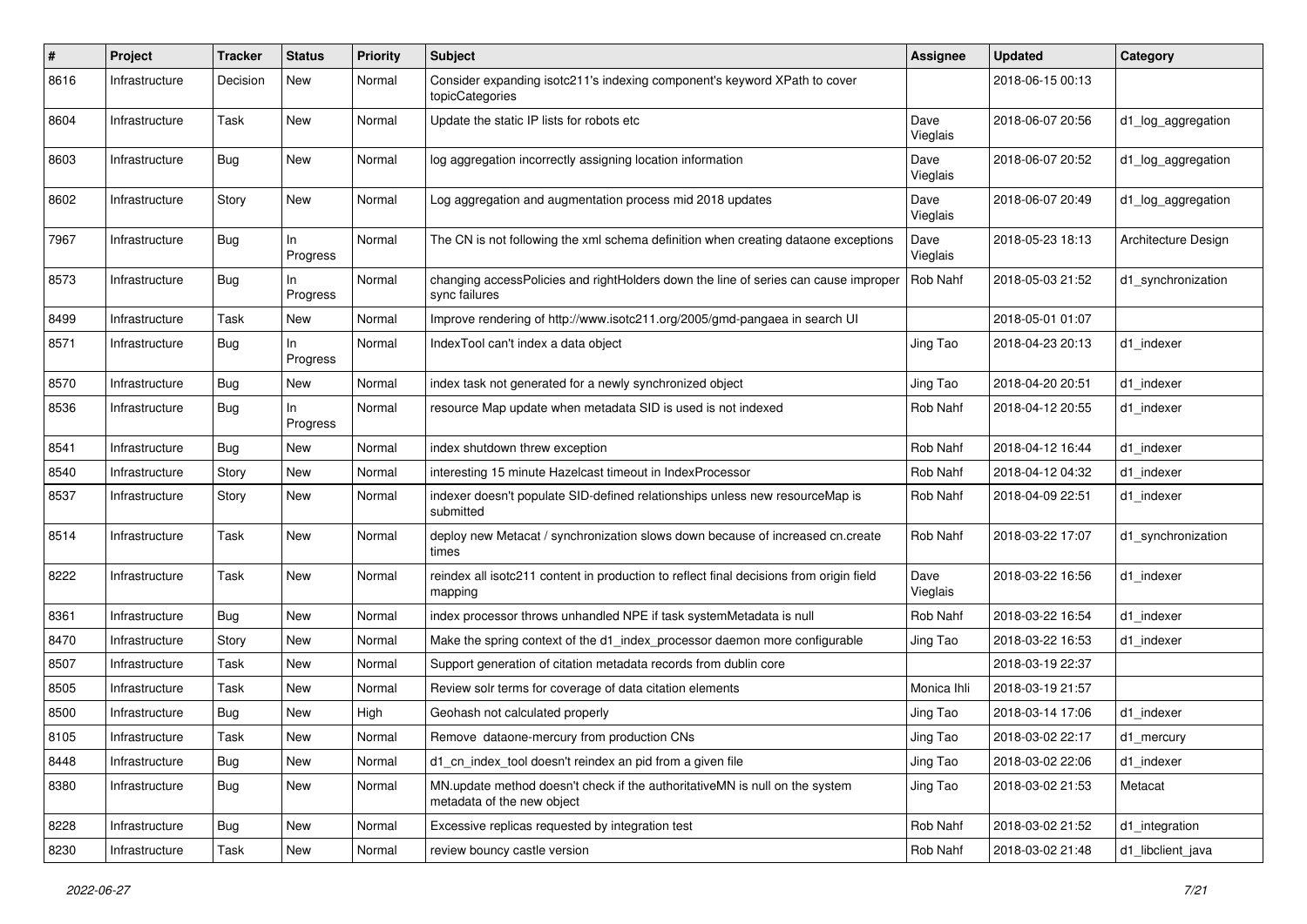| #    | Project        | <b>Tracker</b> | <b>Status</b>  | Priority | <b>Subject</b>                                                                                                          | Assignee         | <b>Updated</b>   | Category                         |
|------|----------------|----------------|----------------|----------|-------------------------------------------------------------------------------------------------------------------------|------------------|------------------|----------------------------------|
| 8162 | Infrastructure | Story          | <b>New</b>     | Normal   | Replication tasks can contain stale potential target nodes                                                              | Rob Nahf         | 2018-03-02 21:47 | d1_replication                   |
| 8379 | Infrastructure | Bug            | <b>New</b>     | Normal   | remove or improve AuthLdap.getGroups logging statement                                                                  | Jing Tao         | 2018-02-27 16:51 | Metacat                          |
| 8376 | Infrastructure | Feature        | <b>New</b>     | Normal   | Make the script file - insertOrUpdateObjectFormatList.sh (in metacat cn buildout)<br>change the user name automatically | Jing Tao         | 2018-02-21 22:48 | d1 cn buildout                   |
| 8106 | Infrastructure | <b>Bug</b>     | Testing        | Normal   | Difficulty Distinguishing Between Different Kinds of Failed Sync "Not Found" Error<br>Messages                          | Rob Nahf         | 2018-02-20 16:57 | d1 synchronization               |
| 8161 | Infrastructure | Bug            | <b>New</b>     | Normal   | d1-processing Out of Memory Error                                                                                       | Dave<br>Vieglais | 2018-02-20 16:19 | d1_process_daemon                |
| 8369 | Infrastructure | Task           | <b>New</b>     | Normal   | Verify operation and transfer DNS                                                                                       | Dave<br>Vieglais | 2018-02-15 17:40 |                                  |
| 8362 | Infrastructure | Task           | <b>New</b>     | Normal   | Add the indication that the cn account list is sliced                                                                   |                  | 2018-02-12 17:48 |                                  |
| 8307 | Infrastructure | Story          | <b>New</b>     | Normal   | Check node subject on node registration and subsequent calls                                                            | Jing Tao         | 2018-02-06 20:06 | d1 cn node registry              |
| 8308 | Infrastructure | Task           | <b>New</b>     | Normal   | Review use of /node/subject in the node documents                                                                       |                  | 2018-02-06 20:05 |                                  |
| 7910 | Infrastructure | Task           | <b>New</b>     | Normal   | schema validation behavior                                                                                              | Rob Nahf         | 2018-01-18 02:41 | d1 common java                   |
| 725  | Infrastructure | Story          | In<br>Progress | Normal   | Create Authentication and Access control design specifications                                                          | Dave<br>Vieglais | 2018-01-17 20:52 | Documentation                    |
| 2488 | Infrastructure | Story          | <b>New</b>     | Normal   | Changing the authoritativeMembernode will require all replica's systemMetadata be<br>updated                            | Dave<br>Vieglais | 2018-01-17 20:39 | d1 synchronization               |
| 2548 | Infrastructure | Story          | <b>New</b>     | Normal   | recasting untrusted certs to public poses accessibility inconsistency to users                                          |                  | 2018-01-17 20:36 | Authentication,<br>Authorization |
| 2944 | Infrastructure | Story          | New            | Normal   | Design and implement a MN kill switch mechanism                                                                         | Dave<br>Vieglais | 2018-01-17 20:30 | <b>Support Operations</b>        |
| 3591 | Infrastructure | Story          | ln<br>Progress | Normal   | Content consistency checks for new member nodes                                                                         | Rob Nahf         | 2018-01-17 20:23 | MNWebChecker                     |
| 3656 | Infrastructure | Story          | <b>New</b>     | Normal   | integration testing: what are acceptable pids for update?                                                               | Roger Dahl       | 2018-01-17 20:22 |                                  |
| 3720 | Infrastructure | Story          | <b>New</b>     | Normal   | resource maps should be validated                                                                                       | Dave<br>Vieglais | 2018-01-17 20:17 | Documentation                    |
| 4188 | Infrastructure | Story          | ln<br>Progress | Normal   | dataone Exception definition and implementation requires clarification                                                  | Dave<br>Vieglais | 2018-01-17 20:05 | d1 schemas                       |
| 4278 | Infrastructure | Story          | New            | Normal   | EML indexing - handle multiple temporalCoverage and spatialCoverage elements                                            | Jing Tao         | 2018-01-17 20:04 | d1 indexer                       |
| 4463 | Infrastructure | Story          | In<br>Progress | Normal   | Incorporate Node Replication Policy into replication processing                                                         | Rob Nahf         | 2018-01-17 20:03 | d1 replication                   |
| 4650 | Infrastructure | Story          | <b>New</b>     | Normal   | Allow MN to bias resolve to the authoritative MN                                                                        | Rob Nahf         | 2018-01-17 20:00 | d1 cn common                     |
| 5141 | Infrastructure | Story          | ln<br>Progress | Normal   | Describe the mn.updateSystemMetadata behavior in use case document                                                      | Dave<br>Vieglais | 2018-01-17 19:58 | Documentation                    |
| 6056 | Infrastructure | Story          | <b>New</b>     | Normal   | remove log aggregation processing from d1-processing Linux service                                                      | Dave<br>Vieglais | 2018-01-17 19:55 | d1 log aggregation               |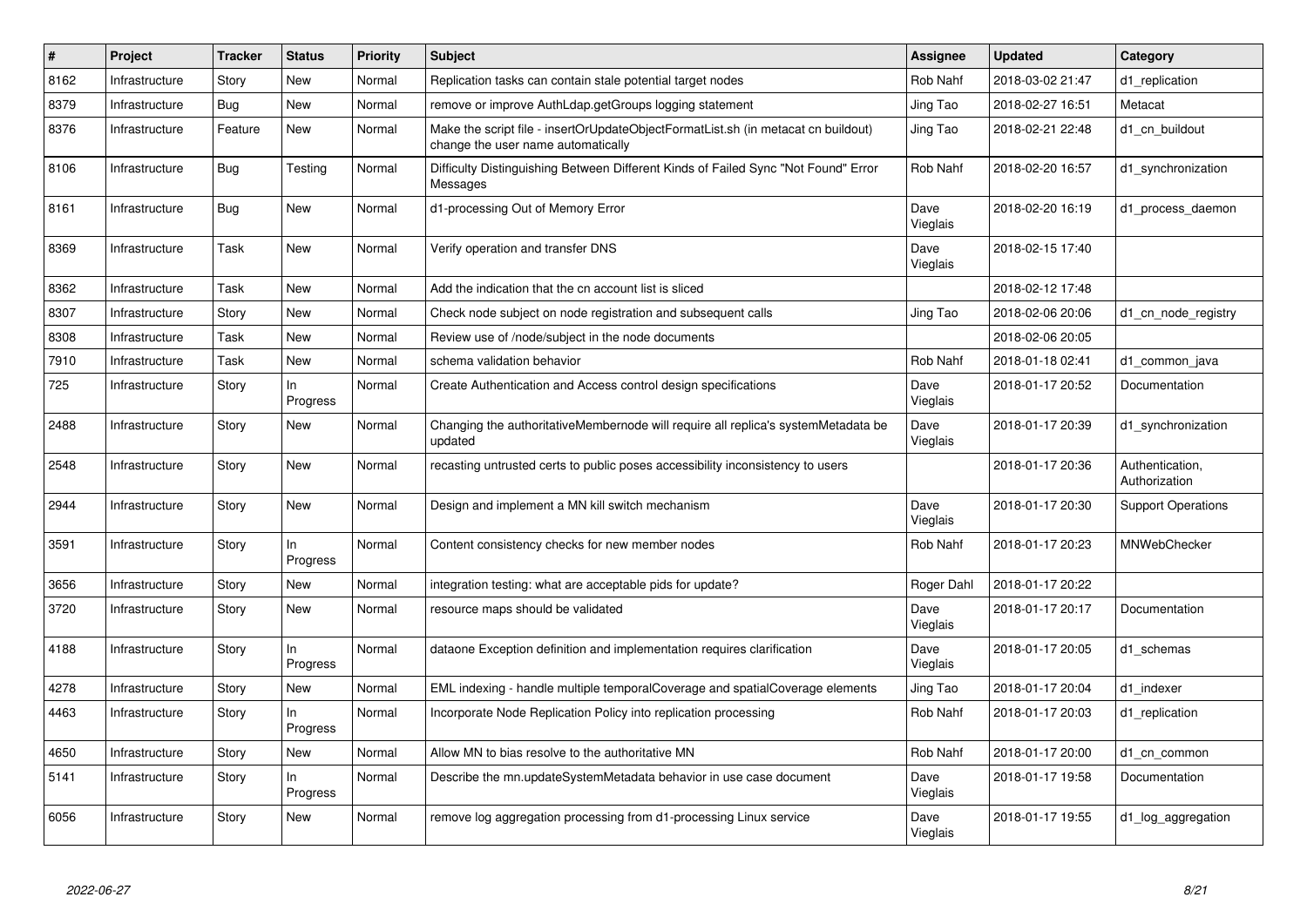| #    | Project        | <b>Tracker</b> | <b>Status</b>   | <b>Priority</b> | <b>Subject</b>                                                                          | <b>Assignee</b>  | <b>Updated</b>   | Category               |
|------|----------------|----------------|-----------------|-----------------|-----------------------------------------------------------------------------------------|------------------|------------------|------------------------|
| 6071 | Infrastructure | Story          | ln<br>Progress  | Normal          | Release Notes and documentation                                                         | Dave<br>Vieglais | 2018-01-17 19:53 | Documentation          |
| 6377 | Infrastructure | Story          | In<br>Progress  | Normal          | Review CNode initialization in ReplicationManager - it doesn't use local CN reference   | Rob Nahf         | 2018-01-17 19:52 | d1_replication         |
| 6395 | Infrastructure | Story          | In.<br>Progress | Normal          | Menber Node testers are stuck when the MNWebTester hangs / crashes                      | Rob Nahf         | 2018-01-17 19:51 | MNWebChecker           |
| 6513 | Infrastructure | Story          | New             | Normal          | Create a Local Cache of all Membernode log records on the single master CN              | Dave<br>Vieglais | 2018-01-17 19:49 | d1_log_aggregation     |
| 6543 | Infrastructure | Story          | New             | Normal          | Support RIF-CS metadata standard                                                        | Dave<br>Vieglais | 2018-01-17 19:46 | Format ID              |
| 6883 | Infrastructure | Story          | New             | Normal          | support for ESRI Shapefile object format                                                |                  | 2018-01-17 19:40 | Format ID              |
| 7224 | Infrastructure | Story          | New             | Normal          | push synchronization request status indicator: synchronizeStatus method option          |                  | 2018-01-17 19:38 | Architecture Design    |
| 7559 | Infrastructure | Story          | New             | Normal          | Develop plan for securing application passwords in the CN stack                         | Dave<br>Vieglais | 2018-01-17 19:34 | Architecture Design    |
| 7605 | Infrastructure | Story          | New             | Normal          | MemberNodes not authorizing CN to harvest log records                                   | Dave<br>Vieglais | 2018-01-17 19:33 | Environment.Production |
| 7650 | Infrastructure | Story          | New             | Normal          | DAO for SystemMetadata changes the SystemMetadata.replicationPolicy                     | Rob Nahf         | 2018-01-17 19:31 | d1 cn common           |
| 7668 | Infrastructure | Story          | <b>New</b>      | Normal          | Determine how indexing of data packages should work                                     | Jing Tao         | 2018-01-17 19:28 | d1 indexer             |
| 7713 | Infrastructure | Story          | New             | Normal          | d1DebConfig.xml should be versioned in dataone-cn-os-core                               | <b>Rob Nahf</b>  | 2018-01-17 19:24 | d1 cn buildout         |
| 7716 | Infrastructure | Story          | In<br>Progress  | Normal          | How to facilitate resubmission of sync Failures?                                        | Dave<br>Vieglais | 2018-01-17 19:22 | d1_synchronization     |
| 7807 | Infrastructure | Story          | New             | Low             | cn.synchronize should support synchronization failure corrections.                      |                  | 2018-01-17 19:15 | Architecture Design    |
| 7810 | Infrastructure | Story          | New             | Normal          | Need to avoid buffer overflow condition during HTTP client TLS renegotiation            | Rob Nahf         | 2018-01-17 19:09 |                        |
| 7832 | Infrastructure | Story          | In<br>Progress  | Normal          | migrate from JibX to JAXB for XML binding / codegen                                     | Rob Nahf         | 2018-01-17 19:06 | d1_common_java         |
| 7859 | Infrastructure | Story          | New             | Normal          | Add formatID for the STL 3d model file format                                           | Dave<br>Vieglais | 2018-01-17 19:04 |                        |
| 7882 | Infrastructure | Story          | In.<br>Progress | Normal          | Tune CN logfile management                                                              | Dave<br>Vieglais | 2018-01-17 19:03 |                        |
| 7889 | Infrastructure | Story          | New             | Normal          | Synchronization not happening when authoritative MN is not set correctly.               | Rob Nahf         | 2018-01-17 19:01 | d1 synchronization     |
| 8061 | Infrastructure | Story          | New             | Normal          | develop queue-based processing system for the CN                                        | Rob Nahf         | 2018-01-17 19:00 | Architecture Design    |
| 7920 | Infrastructure | Story          | ln<br>Progress  | Normal          | migrate apache2 authorization rules from 2.2 conforming to 2.4                          | Dave<br>Vieglais | 2018-01-17 18:59 | d1_cn_buildout         |
| 8036 | Infrastructure | Story          | New             | Normal          | synchronization should respond to various MN down conditions to avoid syncFailures      | Rob Nahf         | 2018-01-17 18:55 | d1_synchronization     |
| 8038 | Infrastructure | Story          | In<br>Progress  | Normal          | connect logging output to a log analysis tool                                           | Dave<br>Vieglais | 2018-01-17 18:52 | d1_synchronization     |
| 8049 | Infrastructure | Story          | In<br>Progress  | Normal          | Support synchronization of system metadata for unhosted METADATA and<br>RES MAP objects |                  | 2018-01-17 18:50 | Architecture Design    |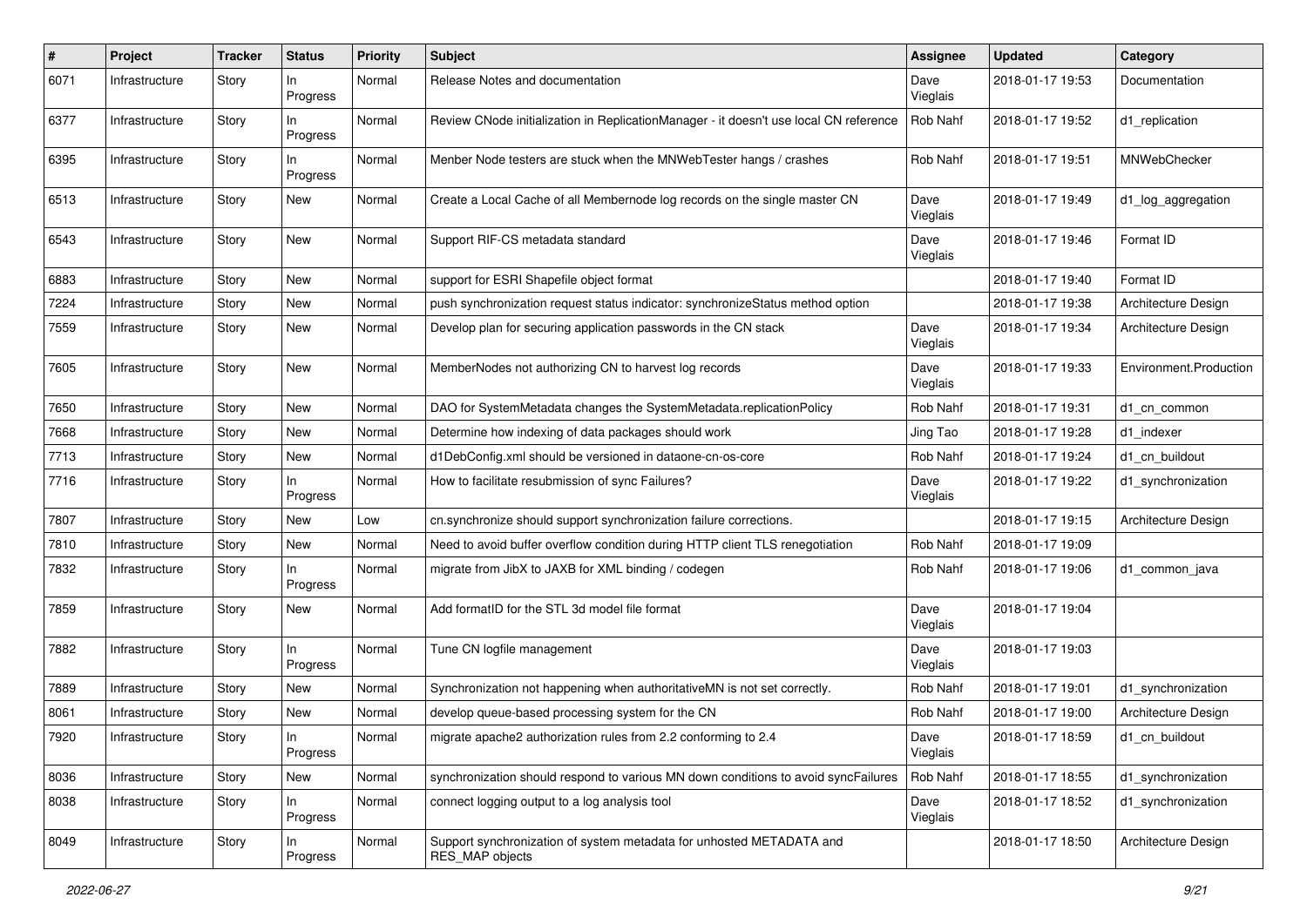| #    | Project        | <b>Tracker</b> | <b>Status</b>   | Priority | <b>Subject</b>                                                                                                           | Assignee            | <b>Updated</b>   | Category                         |
|------|----------------|----------------|-----------------|----------|--------------------------------------------------------------------------------------------------------------------------|---------------------|------------------|----------------------------------|
| 8081 | Infrastructure | Story          | In.<br>Progress | Normal   | develop federated broker configuration for indexing                                                                      | Rob Nahf            | 2018-01-17 18:46 | d1_indexer                       |
| 8084 | Infrastructure | Story          | <b>New</b>      | Normal   | determine the backup strategy for rabbitMQ                                                                               | Rob Nahf            | 2018-01-17 18:46 | d1 indexer                       |
| 8109 | Infrastructure | Story          | <b>New</b>      | Normal   | Does authentication token need to include group information?                                                             | Dave<br>Vieglais    | 2018-01-17 18:45 | Authentication,<br>Authorization |
| 8155 | Infrastructure | Story          | In.<br>Progress | Normal   | Ensure GMN fully supports the Package API                                                                                | Roger Dahl          | 2018-01-17 18:43 | d1 mn GMN                        |
| 8172 | Infrastructure | Story          | In<br>Progress  | Normal   | investigate atomic updates for some solr updates                                                                         | Rob Nahf            | 2018-01-17 18:39 | d1 indexer                       |
| 8173 | Infrastructure | Story          | <b>New</b>      | High     | add checks for retrograde systemMetadata changes                                                                         | Jing Tao            | 2018-01-17 18:38 | d1 indexer                       |
| 8065 | Infrastructure | Feature        | <b>New</b>      | Normal   | Add service to re-populate Hazelcast map for node attributes                                                             |                     | 2018-01-09 19:10 |                                  |
| 8234 | Infrastructure | Story          | <b>New</b>      | Normal   | Use University of Kansas ORCID membership to support authentication in production<br>environment                         | Dave<br>Vieglais    | 2018-01-09 19:10 | Authentication,<br>Authorization |
| 7940 | Infrastructure | Story          | <b>New</b>      | Normal   | Retrieval of system metadata is too slow                                                                                 | <b>Robert Waltz</b> | 2018-01-09 19:10 | d1 cn service                    |
| 8022 | Infrastructure | Story          | <b>New</b>      | Normal   | d1 log aggregation has different version of Hazelcast than the rest of CN stack.<br>Hazelcast version very out of date.  | Rob Nahf            | 2018-01-09 19:10 | d1 log aggregation               |
| 8044 | Infrastructure | Story          | <b>New</b>      | Normal   | certificate manager should check expiration of CAs it loads into the trust manager.                                      | Rob Nahf            | 2018-01-09 19:10 | d1 libclient java                |
| 8082 | Infrastructure | Story          | <b>New</b>      | Normal   | implement SolrCloudClient to replace HttpService to allow concurrent updates of the<br>solr index from differen machines | Rob Nahf            | 2018-01-09 19:10 | d1 indexer                       |
| 8097 | Infrastructure | Story          | <b>New</b>      | Normal   | Metacat (storage) and d1-synchronize both have the code to compute the checksum                                          | Jing Tao            | 2018-01-09 19:10 | d1_synchronization               |
| 8167 | Infrastructure | Story          | <b>New</b>      | Normal   | Enable postgres replication between Coordinating Nodes                                                                   | Monica Ihli         | 2018-01-09 19:10 | dataone-cn-os-core               |
| 8204 | Infrastructure | Story          | <b>New</b>      | Normal   | Adjust memory allocation for services running under JVM on CNs                                                           |                     | 2018-01-09 19:10 |                                  |
| 8207 | Infrastructure | Story          | <b>New</b>      | Normal   | review and adjust memory allocated to d1-processing                                                                      |                     | 2018-01-09 19:10 |                                  |
| 8208 | Infrastructure | Story          | <b>New</b>      | Normal   | Review and adjust memory allocated to d1-index-task-generator and<br>d1-index-task-processor                             |                     | 2018-01-09 19:10 |                                  |
| 8227 | Infrastructure | Story          | In<br>Progress  | Normal   | ExceptionHandler regurgitates long html pages into the wrapping ServiceFailure<br>message, which goes into CN log files. | Rob Nahf            | 2018-01-09 19:10 | d1 common java                   |
| 8238 | Infrastructure | Task           | <b>New</b>      | Normal   | Document contacts and procedure for using KU ORCID membership API key                                                    | Dave<br>Vieglais    | 2018-01-09 02:22 | Authentication,<br>Authorization |
| 8237 | Infrastructure | Task           | <b>New</b>      | Normal   | Configure production environment to use new API key under KU ORCID membership                                            | Dave<br>Vieglais    | 2018-01-09 02:21 | Authentication,<br>Authorization |
| 8236 | Infrastructure | Task           | <b>New</b>      | Normal   | Acquire ORCID API key under KU membership                                                                                | Dave<br>Vieglais    | 2018-01-09 02:21 |                                  |
| 8235 | Infrastructure | Task           | <b>New</b>      | Normal   | Arrange with KU library to make use of ORCID membership to support DataONE<br>authentication                             | Dave<br>Vieglais    | 2018-01-09 02:01 |                                  |
| 7688 | Infrastructure | <b>Bug</b>     | <b>New</b>      | Normal   | LogAggregation unable to change BaseURLs upon updateNodeCapabilities<br>notification                                     | Dave<br>Vieglais    | 2018-01-02 12:02 | d1_log_aggregation               |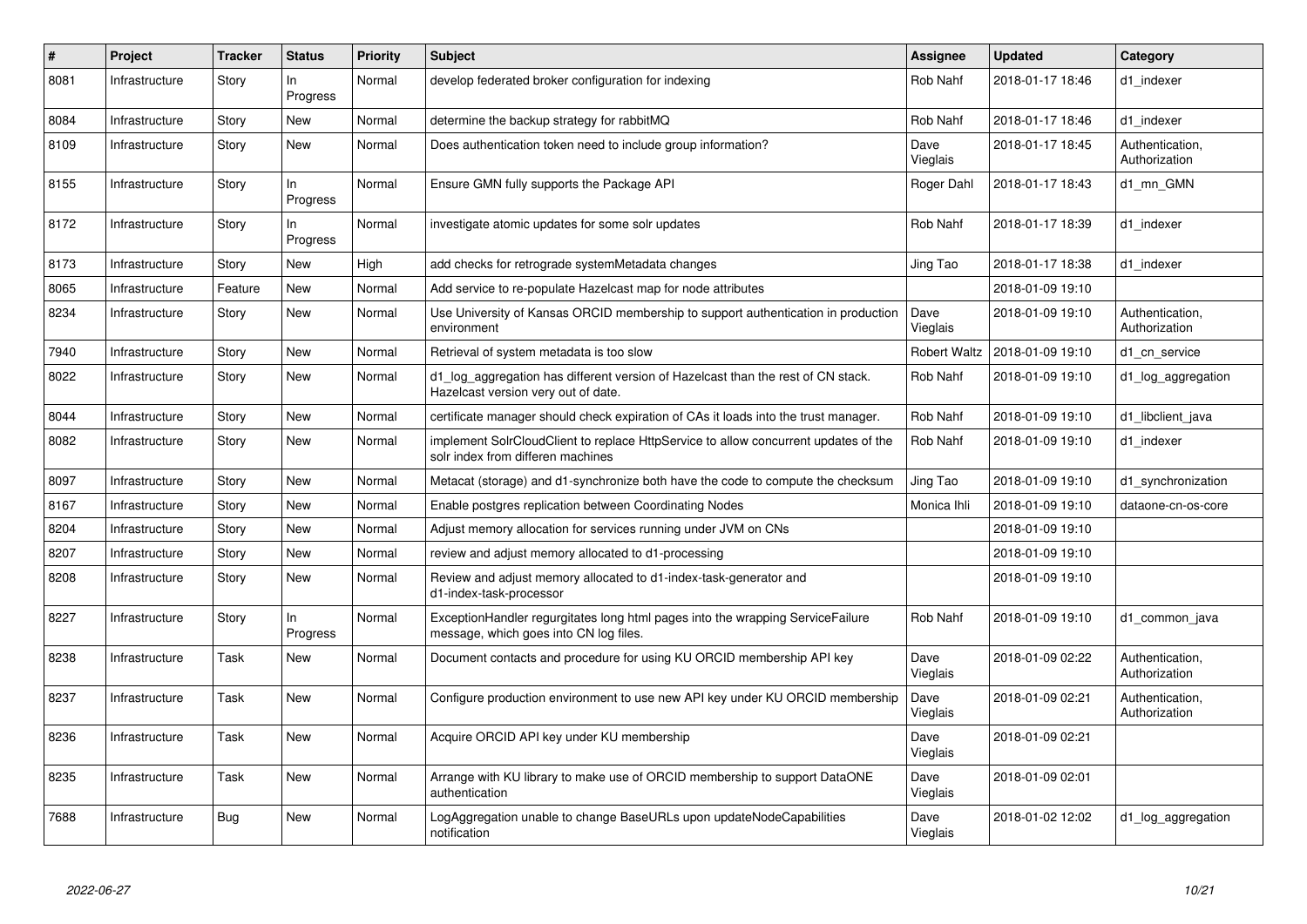| #    | Project        | <b>Tracker</b> | <b>Status</b>  | <b>Priority</b> | <b>Subject</b>                                                                                                                    | <b>Assignee</b>       | <b>Updated</b>   | Category               |
|------|----------------|----------------|----------------|-----------------|-----------------------------------------------------------------------------------------------------------------------------------|-----------------------|------------------|------------------------|
| 8195 | Infrastructure | Bug            | In<br>Progress | High            | Tomcat out of memory error                                                                                                        | Dave<br>Vieglais      | 2017-12-26 20:01 |                        |
| 8115 | Infrastructure | Bug            | New            | Normal          | LDAP logging is set to DEBUG on production CNs                                                                                    | Rob Nahf              | 2017-12-26 18:29 | dataone-cn-os-core     |
| 8123 | Infrastructure | Bug            | Testing        | Normal          | portal hazelcast client should load config directly from xml                                                                      | Rob Nahf              | 2017-12-26 18:20 | d1 portal servlet      |
| 8189 | Infrastructure | Decision       | <b>New</b>     | Normal          | Proposal to change the roles mapped to the origin Solr field for ISO docs                                                         | <b>Bryce</b><br>Mecum | 2017-12-20 01:28 |                        |
| 8224 | Infrastructure | Task           | <b>New</b>     | Normal          | metacat not promoting node token privs for solr                                                                                   | Jing Tao              | 2017-12-04 19:33 | Metacat                |
| 8215 | Infrastructure | Bug            | New            | Normal          | Consider how Subjects are compared (e.g. HTTP vs. HTTPS ORCID URIs)                                                               |                       | 2017-11-07 22:11 |                        |
| 8210 | Infrastructure | Feature        | New            | Normal          | Generate daily reports by member node of discrepancies between CN vs MN content                                                   |                       | 2017-10-25 18:50 |                        |
| 8206 | Infrastructure | Task           | <b>New</b>     | Normal          | Review and adjust memory allocation to Solr and zookeeper                                                                         |                       | 2017-10-24 16:03 |                        |
| 8205 | Infrastructure | Task           | <b>New</b>     | Normal          | Adjust memory allocation to Tomcat7 on CNs                                                                                        |                       | 2017-10-24 15:33 |                        |
| 8196 | Infrastructure | Bug            | New            | Normal          | Duplicated replicas in the system metadata                                                                                        | Jing Tao              | 2017-10-18 17:19 | d1_replication         |
| 8184 | Infrastructure | Feature        | New            | Normal          | a feature indicates to restart tomcat when hazelcast client died                                                                  | Jing Tao              | 2017-09-14 19:14 | Metacat                |
| 8182 | Infrastructure | Bug            | New            | Normal          | relationships defined using SIDs in resource maps don't stay current                                                              | Rob Nahf              | 2017-09-12 00:13 | d1 indexer             |
| 8171 | Infrastructure | Task           | <b>New</b>     | Normal          | Document hazelcast components to be moved to postgres storage                                                                     | Monica Ihli           | 2017-09-01 15:25 |                        |
| 8170 | Infrastructure | Task           | <b>New</b>     | Normal          | Identify the components that are currently managed in LDAP on the Coordinating<br>Nodes and how these may be migrated to postgres | Monica Ihli           | 2017-09-01 15:20 |                        |
| 8168 | Infrastructure | Task           | <b>New</b>     | Normal          | Evaluate options for postgres replication configuration                                                                           | Monica Ihli           | 2017-09-01 15:11 |                        |
| 8169 | Infrastructure | Task           | New            | Normal          | Document process for changing the postgres master                                                                                 | Monica Ihli           | 2017-09-01 15:09 |                        |
| 8151 | Infrastructure | Task           | New            | Normal          | CNs should verify that the authoritativeMN listed in SystemMetadata is a valid MN                                                 | Jing Tao              | 2017-07-19 21:32 |                        |
| 8150 | Infrastructure | Task           | New            | Normal          | Enable CN certificate to alter authoritativeMN property in SystemMetadata                                                         | Jing Tao              | 2017-07-19 21:27 |                        |
| 8107 | Infrastructure | Feature        | New            | Normal          | Improved Node Synchronization Feedback - Leveraging<br>MNRead.synchronizationFailed()                                             |                       | 2017-06-27 16:46 | Architecture Design    |
| 8108 | Infrastructure | Support        | New            | Normal          | Must determine the state of replication auditing for when replicas on non-functioning<br>MNs are still reported as complete       | Dave<br>Vieglais      | 2017-06-06 17:56 | d1_replication_auditor |
| 8104 | Infrastructure | Task           | <b>New</b>     | Normal          | Upgrade postgresql jdbc jar file on Metacat                                                                                       | Jing Tao              | 2017-06-02 20:58 | Metacat                |
| 8103 | Infrastructure | Task           | New            | Normal          | Upgrade the postgresql jdbc jar file on the cn context                                                                            | Jing Tao              | 2017-06-02 20:56 | d1 cn service          |
| 8102 | Infrastructure | Task           | <b>New</b>     | Normal          | Upgrade postgresql jdbc jar file on Portal                                                                                        | Jing Tao              | 2017-06-02 20:53 | d1_portal              |
| 8093 | Infrastructure | <b>Bug</b>     | New            | Normal          | resource map index processing is inefficient (2sec / referenced object)                                                           | Rob Nahf              | 2017-05-10 20:00 | d1_indexer             |
| 8080 | Infrastructure | Task           | In<br>Progress | Normal          | ioslate queue creation logic from processing logic from the queue definition logic                                                | Rob Nahf              | 2017-05-09 22:55 | d1_indexer             |
| 8091 | Infrastructure | Task           | In<br>Progress | Normal          | Mysterious sync failure of an eml object from the GOA node                                                                        | Jing Tao              | 2017-05-09 21:33 | dataone-cn-os-core     |
| 7699 | Infrastructure | <b>Bug</b>     | New            | Normal          | alter scripts that backup postgresql db                                                                                           |                       | 2017-05-09 17:33 | dataone-cn-os-core     |
| 4674 | Infrastructure | Bug            | New            | Urgent          | Ask Judith, Mike and Virgina Perez.2.1 to obsolete those pids which contain the white Jing Tao<br>spaces.                         |                       | 2017-05-04 18:01 | d1_cn_service          |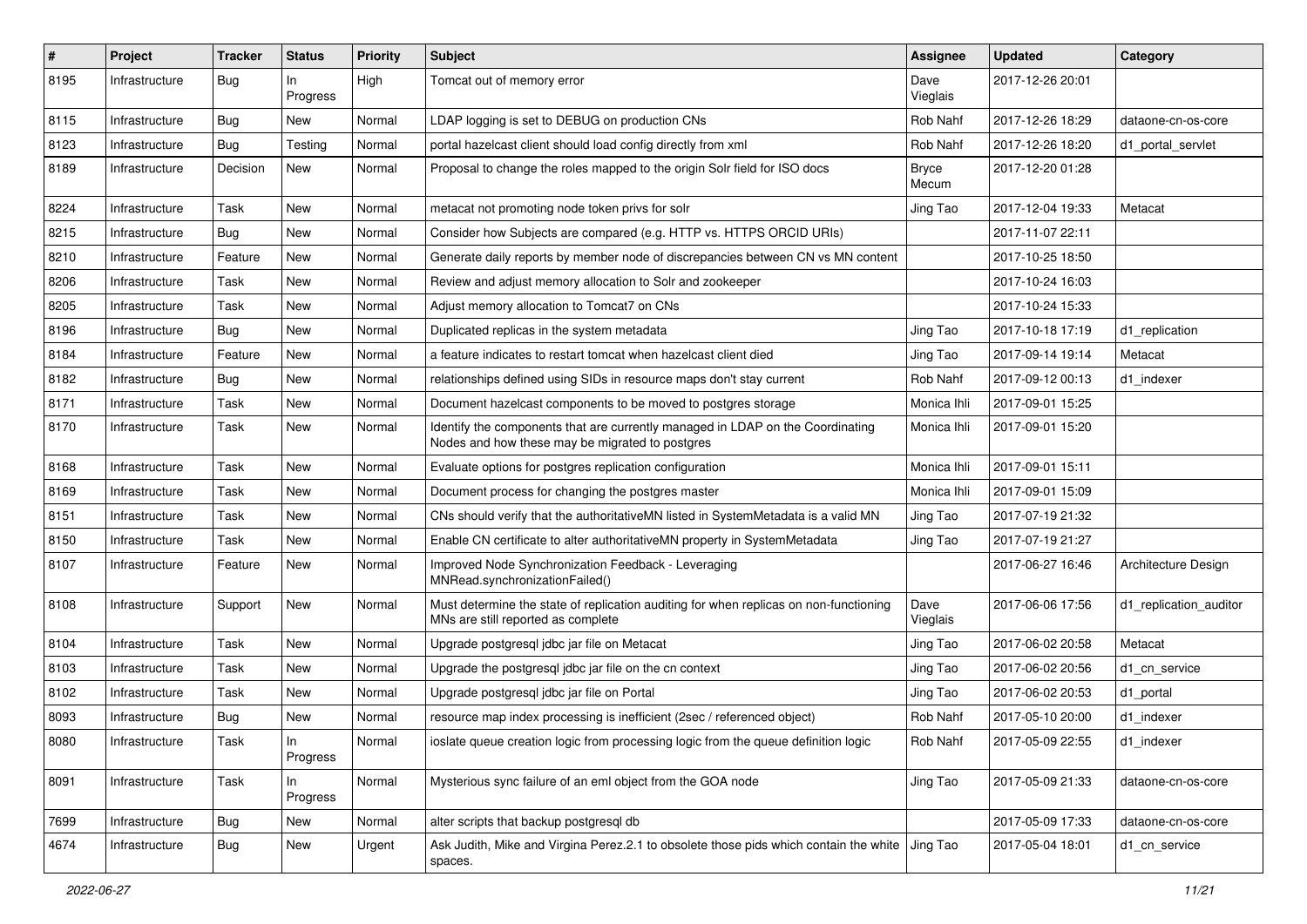| $\#$ | Project        | <b>Tracker</b> | <b>Status</b>  | <b>Priority</b> | <b>Subject</b>                                                                                                | Assignee            | <b>Updated</b>   | Category                  |
|------|----------------|----------------|----------------|-----------------|---------------------------------------------------------------------------------------------------------------|---------------------|------------------|---------------------------|
| 3492 | Infrastructure | Bug            | In<br>Progress | Urgent          | Invalid PIDs in production (whitespace)                                                                       | Jing Tao            | 2017-04-27 15:31 | <b>Support Operations</b> |
| 7570 | Infrastructure | Bug            | ln<br>Progress | Normal          | Search UI requests cause Out of Memory Error                                                                  | Jing Tao            | 2017-04-26 21:01 | d1 indexer                |
| 8079 | Infrastructure | Task           | In<br>Progress | Normal          | prototype durable task processing for d1 index processor                                                      | Rob Nahf            | 2017-04-26 05:45 | d1_indexer                |
| 8078 | Infrastructure | Task           | <b>New</b>     | Normal          | standardize task serialization for language independence                                                      | Rob Nahf            | 2017-04-25 22:39 | d1_indexer                |
| 8076 | Infrastructure | <b>Bug</b>     | New            | High            | sysmeta can not be retrieved for some objects                                                                 | Dave<br>Vieglais    | 2017-04-22 01:54 | dataone-cn-rest-service   |
| 7890 | Infrastructure | Task           | ln<br>Progress | Normal          | configure jenkins-ucsb-1 apache server to host ubuntu repositories                                            | Rob Nahf            | 2017-04-19 19:12 |                           |
| 7954 | Infrastructure | <b>Bug</b>     | <b>New</b>     | Normal          | SyncFailedTask:submitSynchronizationFailed does not provide cert when connecting<br>to MN                     | Roger Dahl          | 2017-04-19 18:55 | d1_synchronization        |
| 8070 | Infrastructure | Task           | <b>New</b>     | Normal          | Consolidate the index application-context files                                                               | Jing Tao            | 2017-04-13 12:51 |                           |
| 8069 | Infrastructure | <b>Bug</b>     | New            | Normal          | Name from ORCID incorrectly parsed                                                                            | Ben<br>Leinfelder   | 2017-04-12 20:28 | d1 portal servlet         |
| 8066 | Infrastructure | Task           | New            | Normal          | Verify completeness of unit test MetacatRdfXmlSubprocessorTest                                                | Dave<br>Vieglais    | 2017-04-11 23:47 | d1 indexer                |
| 8052 | Infrastructure | Bug            | <b>New</b>     | Normal          | Geohashed value is incorrect                                                                                  | Peter<br>Slaughter  | 2017-04-07 22:06 | d1_indexer                |
| 8058 | Infrastructure | Feature        | <b>New</b>     | Normal          | Allow "upcoming" nodes to appear in the node list                                                             | <b>Robert Waltz</b> | 2017-04-03 18:33 | d1 cn service             |
| 8051 | Infrastructure | Bug            | In<br>Progress | Normal          | CORS-based CN calls fail using Internet Explorer on Windows                                                   | Chris Jones         | 2017-03-28 16:35 | dataone-cn-os-core        |
| 7858 | Infrastructure | Bug            | New            | Normal          | Obsoleting a resource map clears the resourceMap field for the obsoleted package                              |                     | 2017-03-28 16:20 | d1 indexer                |
| 6843 | Infrastructure | Task           | In<br>Progress | Normal          | Update the prov instance of the RdfXmlSubprocessor to index renamed and inverse<br>provenance properties      | Chris Jones         | 2017-03-28 16:16 | d1 indexer                |
| 7868 | Infrastructure | Bug            | <b>New</b>     | Normal          | potential gaps between log harvests                                                                           | Rob Nahf            | 2017-03-23 15:40 | d1_log_aggregation        |
| 8046 | Infrastructure | Bug            | <b>New</b>     | Normal          | Mutable Member Nodes orphan unhosted objects                                                                  |                     | 2017-03-15 17:40 | Architecture Design       |
| 8045 | Infrastructure | Bug            | <b>New</b>     | Normal          | certificateLocation not seeming to be utilized                                                                | Rob Nahf            | 2017-03-14 20:45 | d1_libclient_java         |
| 8026 | Infrastructure | Task           | Testing        | High            | Portal reaches the maximum capacity in a pool                                                                 | Jing Tao            | 2017-03-14 00:36 | d1_portal_servlet         |
| 7935 | Infrastructure | Task           | <b>New</b>     | Normal          | Use a dedicated hazelcast queue as the listener to generate index task                                        | Jing Tao            | 2017-02-27 18:07 | d1 indexer                |
| 7936 | Infrastructure | Bug            | New            | Normal          | Same pid with different status exists in the index_task table                                                 | Jing Tao            | 2017-02-27 18:07 | d1 indexer                |
| 7949 | Infrastructure | Task           | <b>New</b>     | Normal          | Ensure that there's no race condition where an entry can be added to "IN PROCESS"<br>if it is already present | Jing Tao            | 2017-02-27 17:55 |                           |
| 4189 | Infrastructure | Task           | ln<br>Progress | Normal          | Update dataoneErrors.xsd to match the documentation                                                           | Dave<br>Vieglais    | 2017-01-14 00:24 | d1_schemas                |
| 7933 | Infrastructure | Bug            | <b>New</b>     | Normal          | d1-index-task-processor stops processing task queue                                                           | Jing Tao            | 2017-01-11 23:47 | d1 indexer                |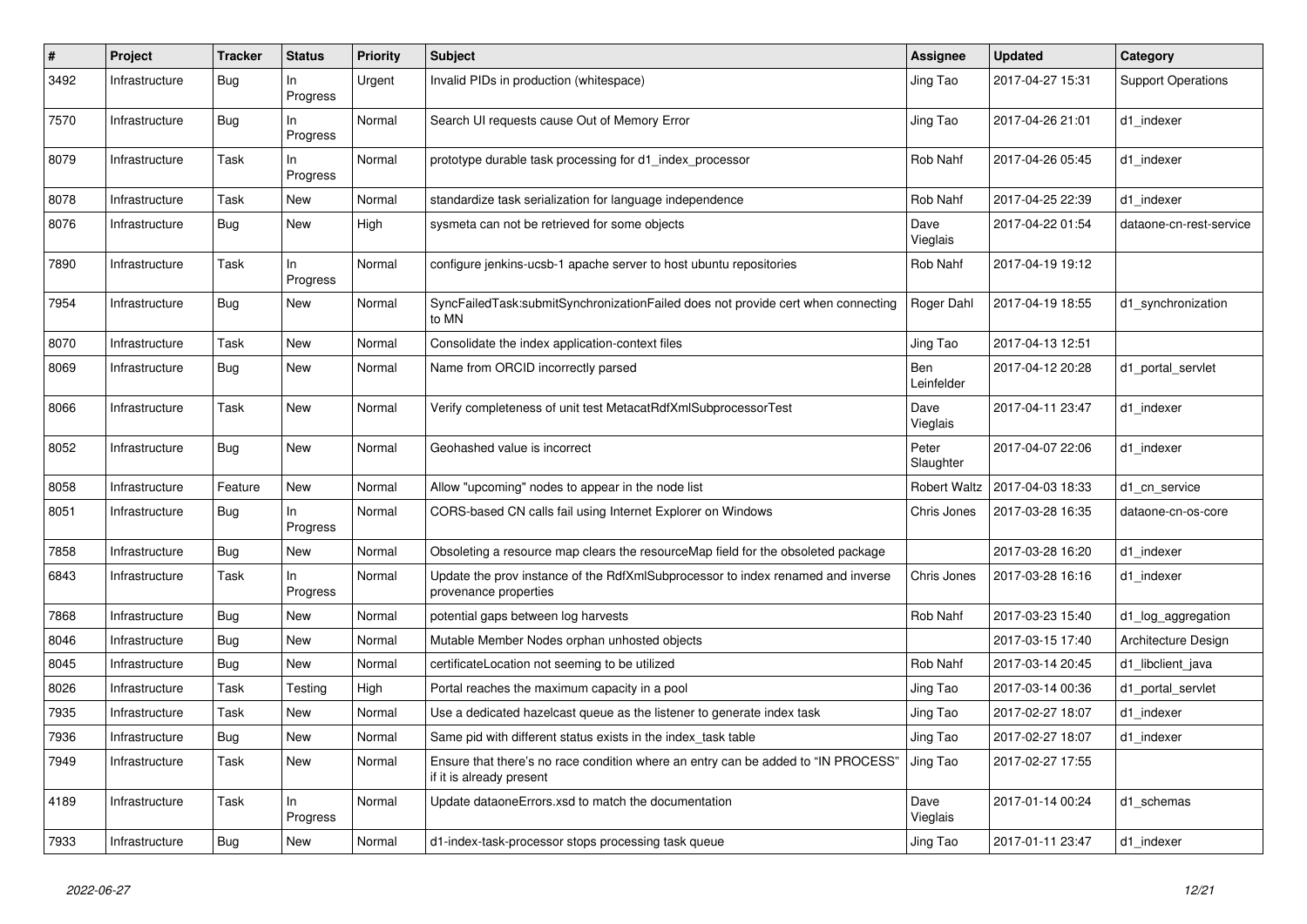| ∦    | Project        | <b>Tracker</b> | <b>Status</b>     | <b>Priority</b> | <b>Subject</b>                                                                                 | <b>Assignee</b>     | <b>Updated</b>   | Category                         |
|------|----------------|----------------|-------------------|-----------------|------------------------------------------------------------------------------------------------|---------------------|------------------|----------------------------------|
| 7958 | Infrastructure | Task           | In.<br>Progress   | Normal          | CN sometimes sends invalid submitSynchronizationFailed document to MN                          | Rob Nahf            | 2017-01-04 17:23 | d1_synchronization               |
| 7876 | Infrastructure | Feature        | <b>New</b>        | Normal          | Create a new admin page for Metacat admins to register schemas                                 | Jing Tao            | 2016-12-21 09:11 | Metacat                          |
| 7358 | Infrastructure | Story          | $\ln$<br>Progress | Normal          | ContactSubject on NodeList must be valid D1 Idap entry                                         | Dave<br>Vieglais    | 2016-12-21 09:05 | Authentication,<br>Authorization |
| 7919 | Infrastructure | Bug            | <b>New</b>        | High            | unloadable system metadata in CNs by Hazelcast                                                 |                     | 2016-11-01 19:30 | Metacat                          |
| 7922 | Infrastructure | Task           | <b>New</b>        | Normal          | DataONE Accessibility                                                                          | Isis Serna          | 2016-10-31 23:05 |                                  |
| 7883 | Infrastructure | Task           | <b>New</b>        | Normal          | Document the log files of relevance on Coordinating Nodes                                      |                     | 2016-09-09 20:20 |                                  |
| 7884 | Infrastructure | Task           | <b>New</b>        | Normal          | CN portal log is misconfigured                                                                 | Rob Nahf            | 2016-09-09 20:18 | d1 portal servlet                |
| 4067 | Infrastructure | Bug            | <b>New</b>        | Normal          | Validate Node stream in MultipartHttpServletRequest in register and<br>updateNodeCapabilities. | Robert Waltz        | 2016-08-10 21:01 | d1 cn service                    |
| 3869 | Infrastructure | Bug            | <b>New</b>        | Normal          | wrong key set in portal/WEB-INF/client.xml                                                     | <b>Robert Waltz</b> | 2016-08-10 20:58 | d1_cn_buildout                   |
| 4142 | Infrastructure | Bug            | <b>New</b>        | Normal          | dataone-cn-processdaemon prerm needs to be reconfiguration friendly                            | <b>Robert Waltz</b> | 2016-08-10 20:58 | d1 cn buildout                   |
| 5321 | Infrastructure | Bug            | <b>New</b>        | Normal          | Multiple Hazelcast Client connections to same storage instance                                 | Robert Waltz        | 2016-08-10 20:58 | d1 process daemon                |
| 6060 | Infrastructure | Bug            | New               | Normal          | dataone-cn-index install should fail if subtasks fail                                          | <b>Robert Waltz</b> | 2016-08-10 20:58 | d1 cn buildout                   |
| 6070 | Infrastructure | Bug            | <b>New</b>        | Normal          | CNs missing GOA objects                                                                        | <b>Robert Waltz</b> | 2016-08-10 20:56 | d1 synchronization               |
| 6062 | Infrastructure | Bug            | $\ln$<br>Progress | Normal          | Jenkins not cascading builds in trunk                                                          | <b>Robert Waltz</b> | 2016-08-10 20:56 | Environment.Developme<br>nt      |
| 4129 | Infrastructure | Bug            | <b>New</b>        | Normal          | Only configure ufw ports for machines in xml configuration file                                | Robert Waltz        | 2016-08-10 20:47 | d1_cn_buildout                   |
| 7850 | Infrastructure | Task           | <b>New</b>        | Normal          | Passing SID to MNRead.systemMetadataChanged()                                                  | Dave<br>Vieglais    | 2016-07-20 20:00 |                                  |
| 7744 | Infrastructure | Task           | <b>New</b>        | Normal          | put together initial design                                                                    |                     | 2016-06-22 17:19 |                                  |
| 6376 | Infrastructure | Task           | New               | Normal          | test the new strategy against working ReplicationManager test                                  | Rob Nahf            | 2016-06-22 16:53 | d1 replication                   |
| 6372 | Infrastructure | Task           | In<br>Progress    | Normal          | rehabilitate ReplicationManager "unit" tests                                                   | Rob Nahf            | 2016-06-22 16:53 | d1 replication                   |
| 6378 | Infrastructure | Task           | Testing           | Normal          | code up the new strategy                                                                       | Rob Nahf            | 2016-06-22 16:53 | d1_replication                   |
| 6375 | Infrastructure | Task           | In<br>Progress    | Normal          | Refactor out dependency on a working CN                                                        | Rob Nahf            | 2016-06-22 16:53 | d1_replication                   |
| 1651 | Infrastructure | Task           | <b>New</b>        | Normal          | Update Metacat ResourceHandler to field the PUT call on /formats/fmtid                         |                     | 2016-06-22 16:51 |                                  |
| 1650 | Infrastructure | Task           | New               | Normal          | Update d1_cn_service ProxyCNCoreService and CNCoreController to include<br>addFormat()         |                     | 2016-06-22 16:51 |                                  |
| 1649 | Infrastructure | Task           | New               | Normal          | Update Metacat's CNCorelmpl to include addFormat()                                             |                     | 2016-06-22 16:51 |                                  |
| 1646 | Infrastructure | Task           | New               | Normal          | Add addFormat() to the CNCore API                                                              |                     | 2016-06-22 16:51 |                                  |
| 6499 | Infrastructure | Feature        | <b>New</b>        | Normal          | define and implement addFormat() method                                                        | Rob Nahf            | 2016-06-22 16:51 | Architecture Design              |
| 7607 | Infrastructure | Task           | New               | Normal          | LTER EUROPE refuses the production CN from harvesting log records                              | Laura<br>Moyers     | 2016-06-09 16:34 | Environment.Production           |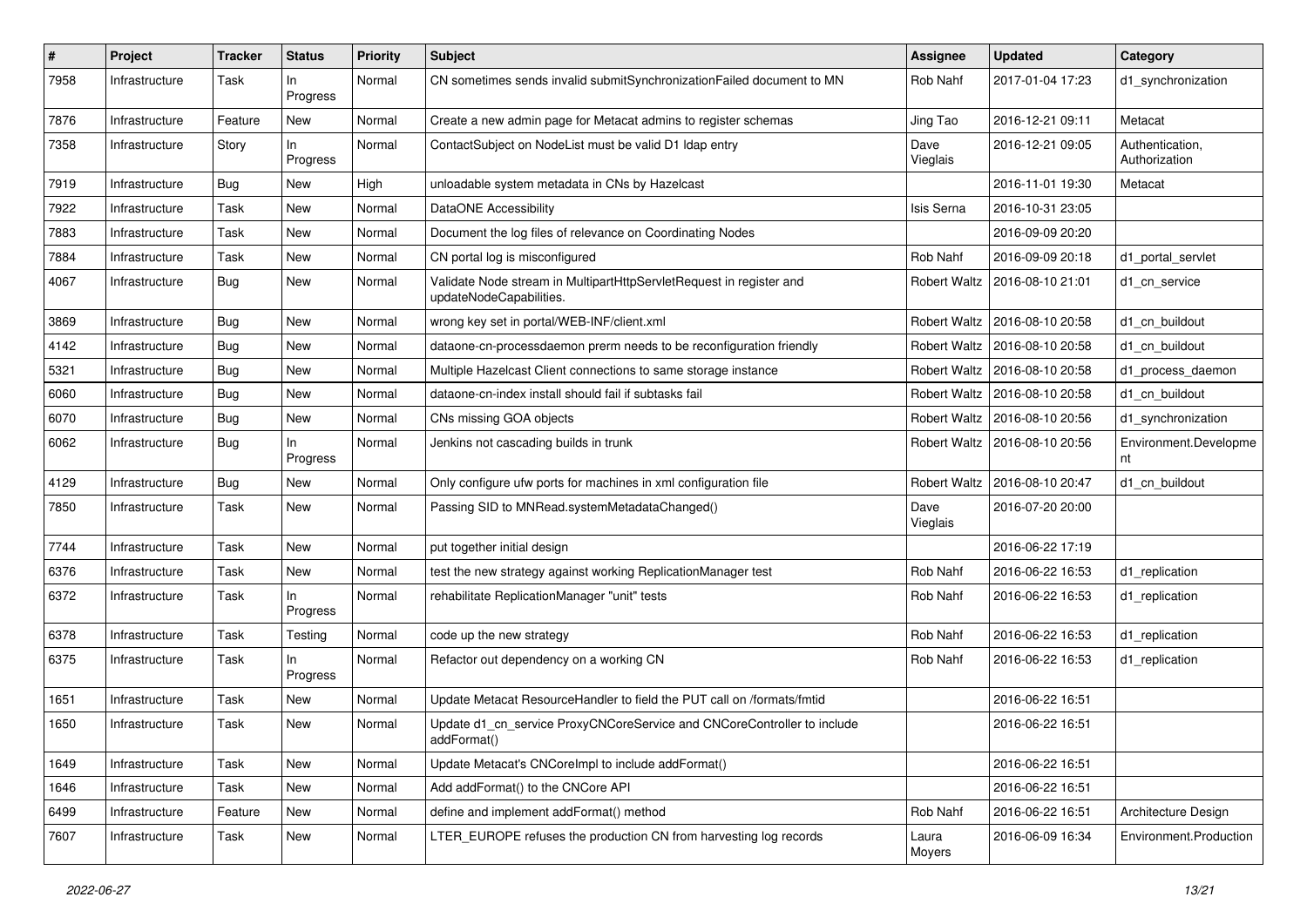| $\#$ | Project        | <b>Tracker</b> | <b>Status</b>     | Priority | <b>Subject</b>                                                                                     | Assignee            | <b>Updated</b>   | Category               |
|------|----------------|----------------|-------------------|----------|----------------------------------------------------------------------------------------------------|---------------------|------------------|------------------------|
| 7825 | Infrastructure | <b>Bug</b>     | New               | Normal   | Hazelcast service stops working after a while                                                      | Jing Tao            | 2016-06-07 18:53 | Metacat                |
| 7822 | Infrastructure | Task           | <b>New</b>        | Normal   | Should we configure clients to use Expect 100-Continue header in 1.1 requests                      | Rob Nahf            | 2016-06-03 19:46 | d1_libclient_java      |
| 7774 | Infrastructure | Task           | New               | Normal   | GMN: Move to Let's Encrypt                                                                         |                     | 2016-05-09 22:16 |                        |
| 7767 | Infrastructure | Task           | <b>New</b>        | Normal   | In DataONE search results, move map display to map extent                                          | Dave<br>Vieglais    | 2016-05-04 18:31 |                        |
| 4300 | Infrastructure | Bug            | New               | Low      | Create more appropriate "create" entry in the LogRecord for replicas                               | Roger Dahl          | 2016-04-21 22:38 | d1_mn_GMN              |
| 4303 | Infrastructure | Bug            | <b>New</b>        | Low      | Fix potential bug where an object could be created and accepted for replication<br>simultaneously. | Roger Dahl          | 2016-04-21 22:38 | d1 mn GMN              |
| 7523 | Infrastructure | Bug            | In<br>Progress    | Normal   | D1 Client no longer updates stale NodeList                                                         | Rob Nahf            | 2016-04-19 22:27 | d1 libclient java      |
| 7712 | Infrastructure | Story          | <b>New</b>        | Normal   | Sanparks fails during LogAggregation                                                               | Laura<br>Moyers     | 2016-04-06 16:43 | Environment.Production |
| 7606 | Infrastructure | Task           | ln.<br>Progress   | Normal   | NRDC does not trust the CN certificate for log harvesting                                          | Laura<br>Moyers     | 2016-04-06 16:14 | Environment.Production |
| 7698 | Infrastructure | Bug            | <b>New</b>        | Low      | Exclude SLF4J jars in d1_solr_extensions.jar                                                       |                     | 2016-03-28 16:22 | d1 cn solr extensions  |
| 7407 | Infrastructure | Story          | In<br>Progress    | Normal   | object formats in the d1 common java bootstrap list are inconsistent with production               | Dave<br>Vieglais    | 2016-03-15 16:49 | d1_indexer             |
| 7666 | Infrastructure | Bug            | New               | Normal   | mnTestMPC repeating attempts to set replica status to FAILED                                       | Laura<br>Moyers     | 2016-02-25 21:44 | Environment.Stage1     |
| 7641 | Infrastructure | Task           | New               | Normal   | contact ONEShare                                                                                   | Laura<br>Moyers     | 2016-02-12 16:40 | Environment.Production |
| 7640 | Infrastructure | Story          | <b>New</b>        | Normal   | <b>ONEShare failing with ServiceFailure</b>                                                        | Laura<br>Moyers     | 2016-02-12 16:39 | Environment.Production |
| 7612 | Infrastructure | Task           | In<br>Progress    | Normal   | Contact ORNLDAAC                                                                                   | Laura<br>Moyers     | 2016-02-11 18:02 | Environment.Production |
| 6854 | Infrastructure | Feature        | In<br>Progress    | Normal   | add testAssumptionFailure to run listener                                                          | Rob Nahf            | 2016-01-26 22:30 | d1 integration         |
| 7601 | Infrastructure | Bug            | <b>New</b>        | High     | CN checksum inconsistencies                                                                        | Dave<br>Vieglais    | 2016-01-26 19:29 |                        |
| 7611 | Infrastructure | Story          | New               | Normal   | ORNLDAAC fails during log aggregation                                                              | Laura<br>Moyers     | 2016-01-26 16:39 | Environment.Production |
| 6882 | Infrastructure | Bug            | New               | Normal   | after CN upgrade togglePortsAndReplication.sh missing                                              | Robert Waltz        | 2016-01-05 17:54 | d1_cn_buildout         |
| 6011 | Infrastructure | Bug            | New               | Normal   | Synchronization fails from max_syncobjectqueue_size                                                | <b>Robert Waltz</b> | 2016-01-05 17:52 | d1_synchronization     |
| 7538 | Infrastructure | Task           | <b>New</b>        | Normal   | look at nodeFactory in how it builds mock CNodes                                                   | Rob Nahf            | 2015-12-10 17:03 | d1_libclient_java      |
| 7537 | Infrastructure | Task           | New               | Normal   | add nodelist refreshes to NodeLocator classes                                                      | Rob Nahf            | 2015-12-10 16:59 | d1 libclient java      |
| 7466 | Infrastructure | Task           | $\ln$<br>Progress | Normal   | Some objects not accessible on the CN via REST API                                                 | Chris Jones         | 2015-11-05 16:11 | Metacat                |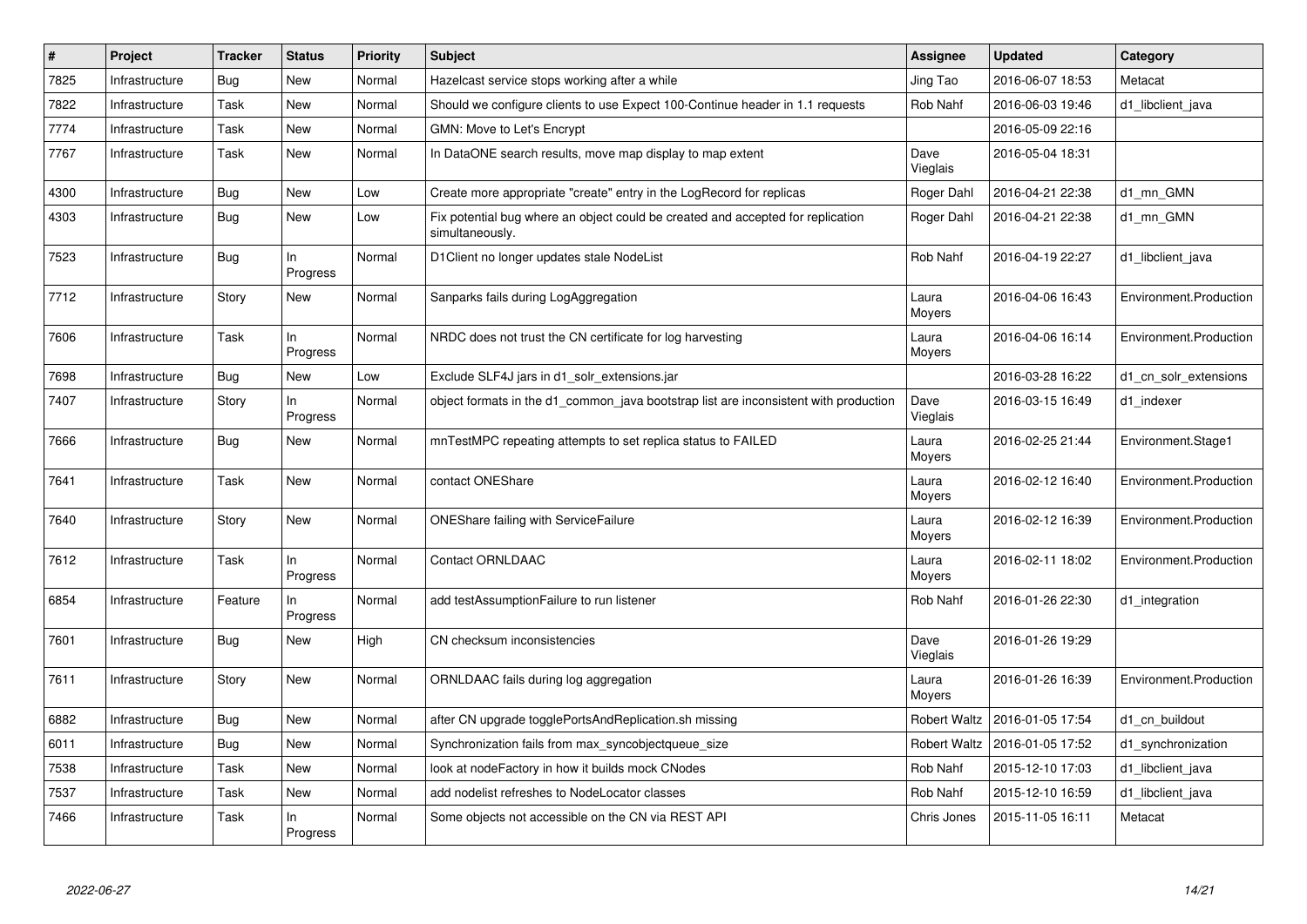| $\#$ | Project        | <b>Tracker</b> | <b>Status</b>  | Priority | <b>Subject</b>                                                                                                                  | Assignee            | <b>Updated</b>                  | Category                  |
|------|----------------|----------------|----------------|----------|---------------------------------------------------------------------------------------------------------------------------------|---------------------|---------------------------------|---------------------------|
| 6706 | Infrastructure | Task           | New            | Normal   | CN-SANDBOX initiated synchronization with mnTestLTER before node was<br>"approved"                                              | Robert Waltz        | 2015-10-09 17:38                | Environment.Sandbox       |
| 7371 | Infrastructure | <b>Bug</b>     | New            | Normal   | A systemMetadata update that changes the formatID from DATA to METADATA or<br>RESOURCE MAP will not upload the object to the CN | <b>Robert Waltz</b> | 2015-09-22 21:47                | d1_cn_service             |
| 7370 | Infrastructure | Bug            | New            | Normal   | TypeFactory.convertTypeFromType does not use xmlValue comparisons for Enum<br>conversions                                       | Rob Nahf            | 2015-09-21 16:07                | d1_common_java            |
| 7279 | Infrastructure | Task           | New            | Normal   | MN implementation documentation - need document management solution                                                             | Dave<br>Vieglais    | 2015-07-28 22:24                | Documentation             |
| 7104 | Infrastructure | Task           | New            | Normal   | Event index reindexing shouldn't require re-harvest from MNs                                                                    |                     | 2015-07-09 15:34                | d1_log_aggregation        |
| 7178 | Infrastructure | Bug            | New            | Normal   | duplicate replica information on mn-demo-5                                                                                      | <b>Robert Waltz</b> | 2015-07-01 20:14                | d1_replication            |
| 2827 | Infrastructure | Task           | In<br>Progress | Normal   | nesting groups requires schema change*                                                                                          | Dave<br>Vieglais    | 2015-06-25 22:00                | d1 schemas                |
| 7183 | Infrastructure | Story          | New            | Normal   | Update wild card server certificate on all test.dataone.org systems                                                             | Dave<br>Vieglais    | 2015-06-15 15:10                | <b>Support Operations</b> |
| 7184 | Infrastructure | Task           | New            | Normal   | Create an Ansible script that can replace a server certificate                                                                  | Nick Outin          | 2015-06-15 15:10                | <b>Support Operations</b> |
| 7176 | Infrastructure | Task           | New            | Normal   | Develop textual documentation for certificate management                                                                        | Dave<br>Vieglais    | 2015-06-10 01:33                | Documentation             |
| 7177 | Infrastructure | Task           | New            | Normal   | Develop video documentation for certificate management                                                                          | Dave<br>Vieglais    | 2015-06-10 01:33                | Documentation             |
| 7097 | Infrastructure | Bug            | New            | Normal   | v1 call to CN.search() yields a NoClassDef exception for boucncycastle                                                          | Rob Nahf            | 2015-05-12 18:46                |                           |
| 7047 | Infrastructure | Task           | <b>New</b>     | Normal   | Set user-agent in http request header for CN requests to member nodes                                                           | <b>Robert Waltz</b> | 2015-04-15 22:41                | d1 cn service             |
| 6877 | Infrastructure | Task           | New            | Normal   | Support for ISO 19115 metadata standard                                                                                         |                     | 2015-03-10 18:08                | Format ID                 |
| 6876 | Infrastructure | Task           | New            | Normal   | Support for ISO 19139 metadata standard                                                                                         |                     | 2015-03-10 17:27                | Format ID                 |
| 6791 | Infrastructure | Bug            | New            | Normal   | Building d1_log_aggregation doesn't trigger downstream builds                                                                   |                     | 2015-01-31 00:32                | <b>Support Operations</b> |
| 6761 | Infrastructure | Task           | New            | Normal   | unregister extraneous nodes in STAGE-2                                                                                          |                     | 2015-01-14 00:49                | Environment.Stage2        |
| 6760 | Infrastructure | Task           | New            | Normal   | rename mnDemo9 node                                                                                                             |                     | 2015-01-14 00:44                |                           |
| 3643 | Infrastructure | Task           | New            | Normal   | Decide on future of stage-2 environment                                                                                         |                     | Robert Waltz   2015-01-14 00:41 |                           |
| 6754 | Infrastructure | Task           | New            | Normal   | Architecture API loose ends                                                                                                     | Dave<br>Vieglais    | 2015-01-13 18:54                | Architecture Design       |
| 6514 | Infrastructure | Task           | New            | Normal   | Reharvest all Records to build initial cache                                                                                    | Robert Waltz        | 2015-01-13 15:56                | d1_log_aggregation        |
| 3700 | Infrastructure | Bug            | New            | Normal   | MNodeService.replicate will not request new object if existing on MN                                                            | Chris Jones         | 2015-01-06 19:43                | Metacat                   |
| 6044 | Infrastructure | Bug            | New            | Normal   | Indexer needs port 5432 open to localhost during postinst                                                                       |                     | Robert Waltz   2015-01-06 18:17 | d1_cn_buildout            |
| 6565 | Infrastructure | Task           | New            | Normal   | Configure Jenkins jobs for ezid (ezid-client)                                                                                   | Rob Nahf            | 2014-12-15 18:36                |                           |
| 6705 | Infrastructure | Decision       | New            | Normal   | What behavior should be when a user request a sid when all the pids matching the<br>sid were obsoleted                          |                     | 2014-12-10 20:08                |                           |
| 6624 | Infrastructure | Task           | New            | Normal   | link Node Identity arch. spec. to OperationDocs Node Reg page                                                                   |                     | 2014-11-21 20:29                | Documentation             |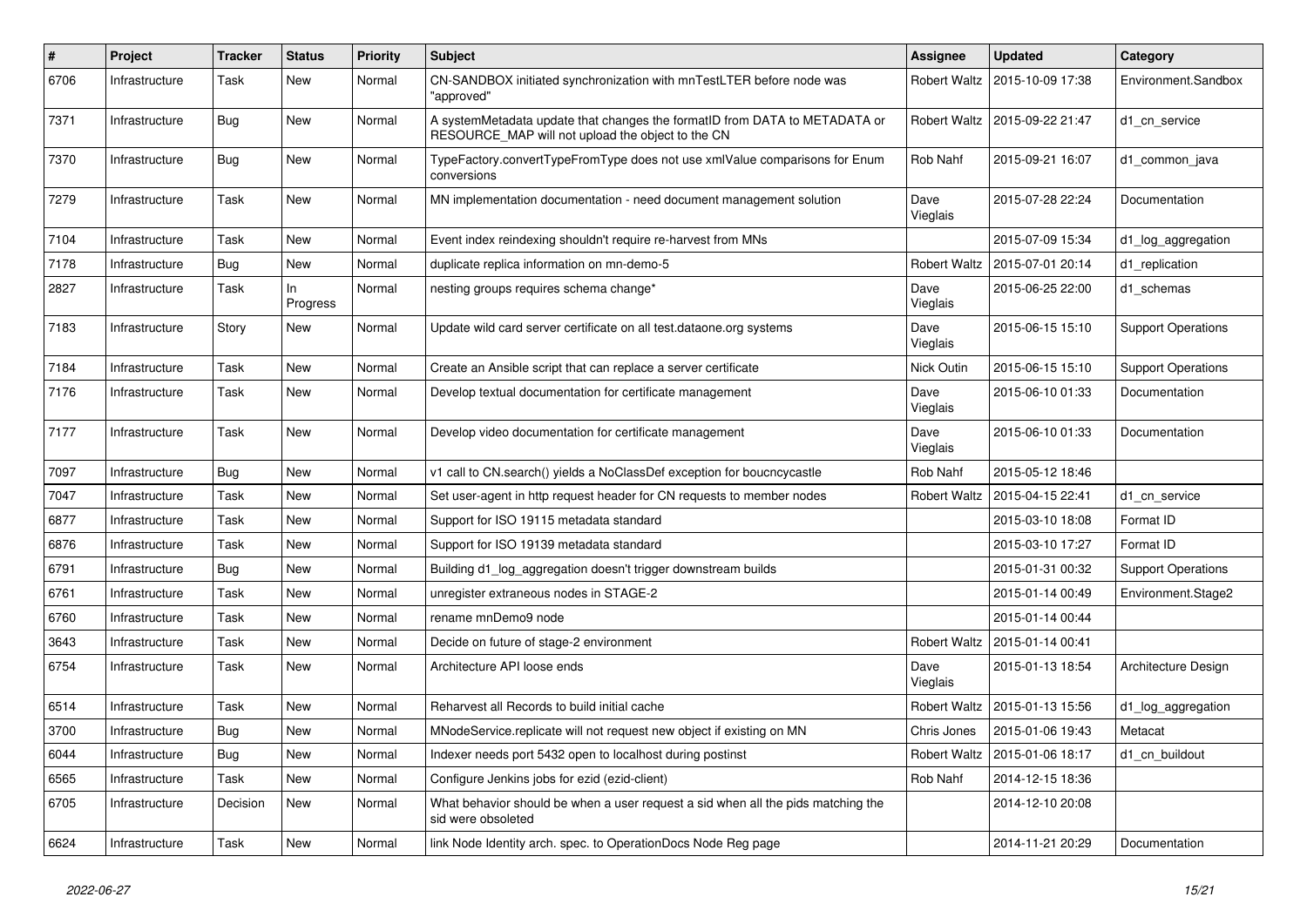| #    | Project        | <b>Tracker</b> | <b>Status</b>   | Priority | <b>Subject</b>                                                                                | <b>Assignee</b>      | <b>Updated</b>                  | Category                    |
|------|----------------|----------------|-----------------|----------|-----------------------------------------------------------------------------------------------|----------------------|---------------------------------|-----------------------------|
| 6615 | Infrastructure | <b>Bug</b>     | New             | Normal   | Apt-get doesn't work on mn-sandbox-unm-1                                                      |                      | 2014-11-18 18:45                |                             |
| 6569 | Infrastructure | Task           | <b>New</b>      | Normal   | configure jobs for tag $1.0.1$ , $1.0.0$ and $0.9.0$                                          | Rob Nahf             | 2014-11-14 17:56                |                             |
| 5498 | Infrastructure | Task           | New             | Normal   | Determine the cause of the Jun2014 cn-orc-1 out of memory issue                               | Michael<br>Campfield | 2014-10-31 19:11                | Environment.Production      |
| 4246 | Infrastructure | Task           | In.<br>Progress | Normal   | Determine why cn-stage-ucsb-1 LDAP syncrepl is failing                                        | Michael<br>Campfield | 2014-10-31 17:42                | Environment.Stage1          |
| 6542 | Infrastructure | <b>Bug</b>     | New             | Normal   | Unable to add metadata document on mndemo8                                                    |                      | 2014-10-30 16:30                | Environment.Developme<br>nt |
| 6483 | Infrastructure | Task           | New             | Normal   | DataONE xsede VM at ORC                                                                       | Michael<br>Campfield | 2014-10-24 10:54                |                             |
| 4051 | Infrastructure | Feature        | New             | Normal   | MN Stack supporting Fedora Commons                                                            |                      | 2014-10-02 21:39                | mn.Fedora                   |
| 5582 | Infrastructure | <b>Bug</b>     | <b>New</b>      | Normal   | xinetd not supported via debian install                                                       |                      | Robert Waltz   2014-10-02 19:27 | d1 cn buildout              |
| 3246 | Infrastructure | Bug            | New             | Low      | Metacat returns 500 instead of 404 in some cases                                              | Ben<br>Leinfelder    | 2014-10-02 18:03                | Metacat                     |
| 3122 | Infrastructure | Bug            | In<br>Progress  | Normal   | asterisk in search term                                                                       | Skye<br>Roseboom     | 2014-10-02 18:02                | d1 mercury                  |
| 2545 | Infrastructure | Task           | New             | Normal   | create d1_integration tests using for MN.generateIdentifier                                   | Rob Nahf             | 2014-10-02 17:54                | d1_integration              |
| 2540 | Infrastructure | Feature        | ln<br>Progress  | Normal   | add generateIdentifier() method to MNStorage API                                              | Dave<br>Vieglais     | 2014-10-02 17:54                | Documentation               |
| 1762 | Infrastructure | Task           | <b>New</b>      | Normal   | Sketch CN components and associations                                                         | Dave<br>Vieglais     | 2014-10-02 17:40                |                             |
| 1986 | Infrastructure | Task           | New             | Normal   | Update UC04 to use correct CN method for determining if a PID exists                          | Dave<br>Vieglais     | 2014-10-02 17:21                | Documentation               |
| 1983 | Infrastructure | Task           | New             | Normal   | UC04 describes MNCore.ping() with discovery capability                                        | Dave<br>Vieglais     | 2014-10-02 17:21                | Documentation               |
| 1961 | Infrastructure | Task           | New             | Normal   | Types.ErrorMessage - does not exist                                                           | Dave<br>Vieglais     | 2014-10-02 17:21                | Documentation               |
| 3315 | Infrastructure | Task           | New             | Normal   | CNRead.query() - POST in addition to GET                                                      | Dave<br>Vieglais     | 2014-10-02 17:21                | Documentation               |
| 3314 | Infrastructure | Task           | New             | Normal   | CNRead.getQueryEngineDescription() - REST URL                                                 | Dave<br>Vieglais     | 2014-10-02 17:21                | Documentation               |
| 6167 | Infrastructure | Task           | New             | Normal   | Docs for CNRead.search() say "SOLR" in capital but actual API expects "solr" in<br>lower case | Dave<br>Vieglais     | 2014-10-02 17:21                | Documentation               |
| 5531 | Infrastructure | Task           | Testing         | Normal   | Provide overview of replication process for MN implementors                                   | Matthew<br>Jones     | 2014-10-02 17:21                | Documentation               |
| 4723 | Infrastructure | Task           | New             | Normal   | MN recognition of CN                                                                          | Dave<br>Vieglais     | 2014-10-02 17:21                |                             |
| 4722 | Infrastructure | Task           | New             | Normal   | Clarify permissions for CN                                                                    | Dave<br>Vieglais     | 2014-10-02 17:21                |                             |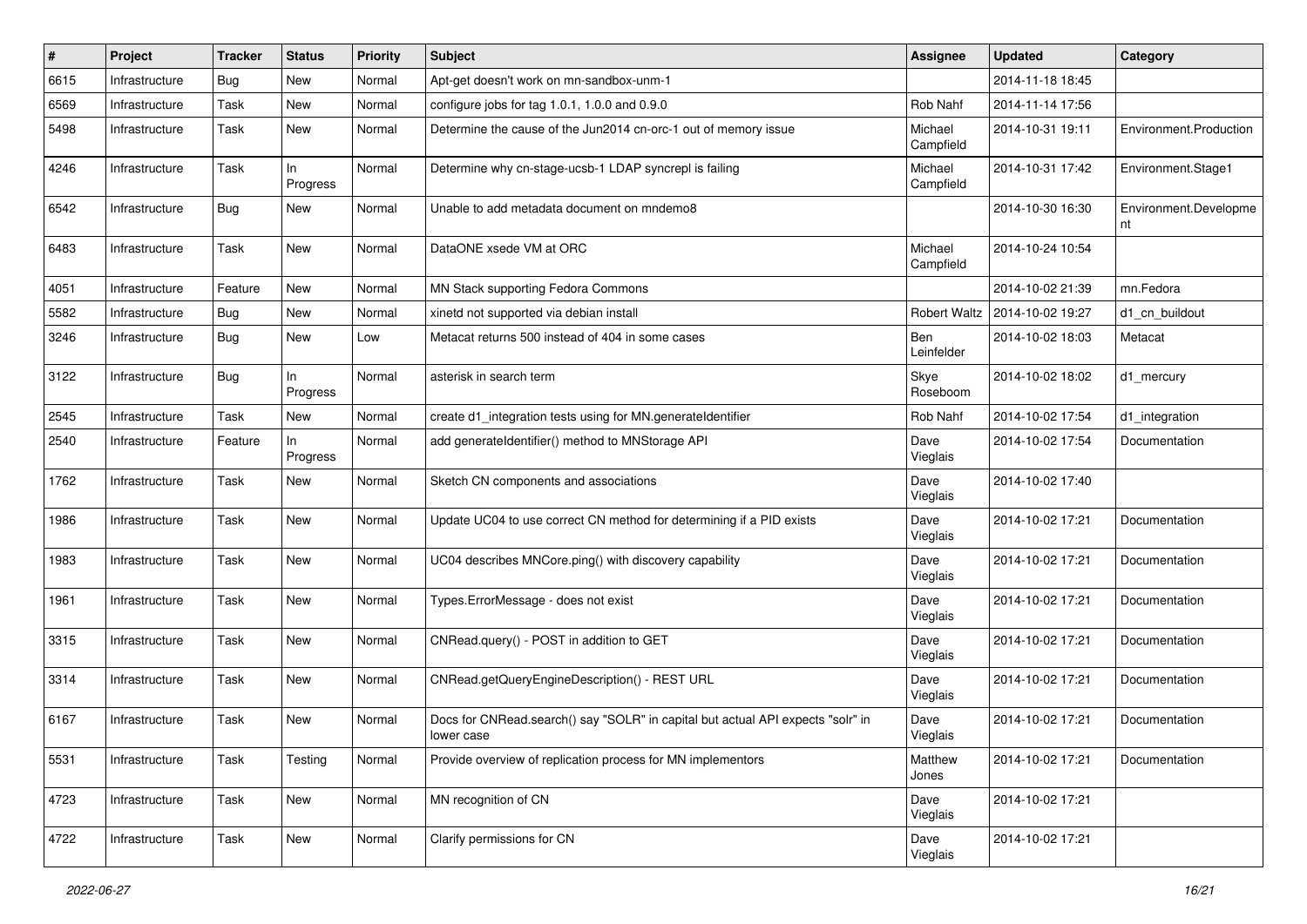| #    | Project        | <b>Tracker</b> | <b>Status</b> | <b>Priority</b> | <b>Subject</b>                                                                            | <b>Assignee</b>  | <b>Updated</b>   | Category      |
|------|----------------|----------------|---------------|-----------------|-------------------------------------------------------------------------------------------|------------------|------------------|---------------|
| 2826 | Infrastructure | Task           | New           | Normal          | MNStorage.archive() - Permissions                                                         | Dave<br>Vieglais | 2014-10-02 17:21 | Documentation |
| 2810 | Infrastructure | Task           | New           | Normal          | setReplicationStatus() example rwt state transition is incorrect                          | Dave<br>Vieglais | 2014-10-02 17:21 | Documentation |
| 4102 | Infrastructure | Task           | <b>New</b>    | Normal          | Add expiration policy for CNCore.reserveldentifier()                                      | Dave<br>Vieglais | 2014-10-02 17:21 | Documentation |
| 2809 | Infrastructure | Task           | <b>New</b>    | Normal          | MNStorage.update() - Make behavior explicit                                               | Dave<br>Vieglais | 2014-10-02 17:21 | Documentation |
| 2794 | Infrastructure | Task           | <b>New</b>    | Normal          | Exceptions: Remove unsupported exception serializations and add "header<br>serialization" | Dave<br>Vieglais | 2014-10-02 17:21 | Documentation |
| 2793 | Infrastructure | Task           | New           | Normal          | MNRead.describe() - Document special requirement of returning D1 exceptions in<br>header  | Dave<br>Vieglais | 2014-10-02 17:21 | Documentation |
| 2660 | Infrastructure | Task           | <b>New</b>    | Normal          | Deciding on a key size for D1 certs                                                       | Dave<br>Vieglais | 2014-10-02 17:21 | Documentation |
| 2646 | Infrastructure | Task           | New           | Normal          | MNReplication.getReplica() - Add information about<br>CNReplication.isNodeAuthorized()    | Dave<br>Vieglais | 2014-10-02 17:21 | Documentation |
| 2508 | Infrastructure | Task           | New           | Normal          | MNStorage.delete(), MNStorage.update() - Action must be denied for replicas.              | Dave<br>Vieglais | 2014-10-02 17:21 | Documentation |
| 2475 | Infrastructure | Task           | <b>New</b>    | Normal          | CNReplication.setReplicationStatus() - How to represent null                              | Dave<br>Vieglais | 2014-10-02 17:21 | Documentation |
| 2466 | Infrastructure | Task           | <b>New</b>    | Normal          | Authentication - Remove references to Principal                                           | Dave<br>Vieglais | 2014-10-02 17:21 | Documentation |
| 3807 | Infrastructure | Task           | <b>New</b>    | Normal          | Add documentation for Types. Query Engine Description                                     | Dave<br>Vieglais | 2014-10-02 17:21 | Documentation |
| 2465 | Infrastructure | Task           | New           | Normal          | Authentication - Remove TODO about selecting format for principal name                    | Dave<br>Vieglais | 2014-10-02 17:21 | Documentation |
| 2464 | Infrastructure | Task           | New           | Normal          | Authentication - no space after comma in subjects                                         | Dave<br>Vieglais | 2014-10-02 17:21 | Documentation |
| 2394 | Infrastructure | Task           | New           | Normal          | CNRead.search() - solr / SOLR                                                             | Dave<br>Vieglais | 2014-10-02 17:21 | Documentation |
| 2342 | Infrastructure | Task           | New           | Normal          | CNCore.reserveldentifier() - Update REST description                                      | Dave<br>Vieglais | 2014-10-02 17:21 | Documentation |
| 2286 | Infrastructure | Task           | <b>New</b>    | Low             | Change Exceptions.InvalidToken to Exceptions.InvalidSession                               | Dave<br>Vieglais | 2014-10-02 17:21 | Documentation |
| 2227 | Infrastructure | Task           | New           | Normal          | Specify valid mimetypes for responses                                                     | Dave<br>Vieglais | 2014-10-02 17:21 | Documentation |
| 2172 | Infrastructure | Task           | New           | Normal          | Types.DateTime: Example serialization without TZ designator                               | Dave<br>Vieglais | 2014-10-02 17:21 | Documentation |
| 3598 | Infrastructure | Task           | New           | Normal          | Node document subject description is a bit unclear                                        | Dave<br>Vieglais | 2014-10-02 17:21 | Documentation |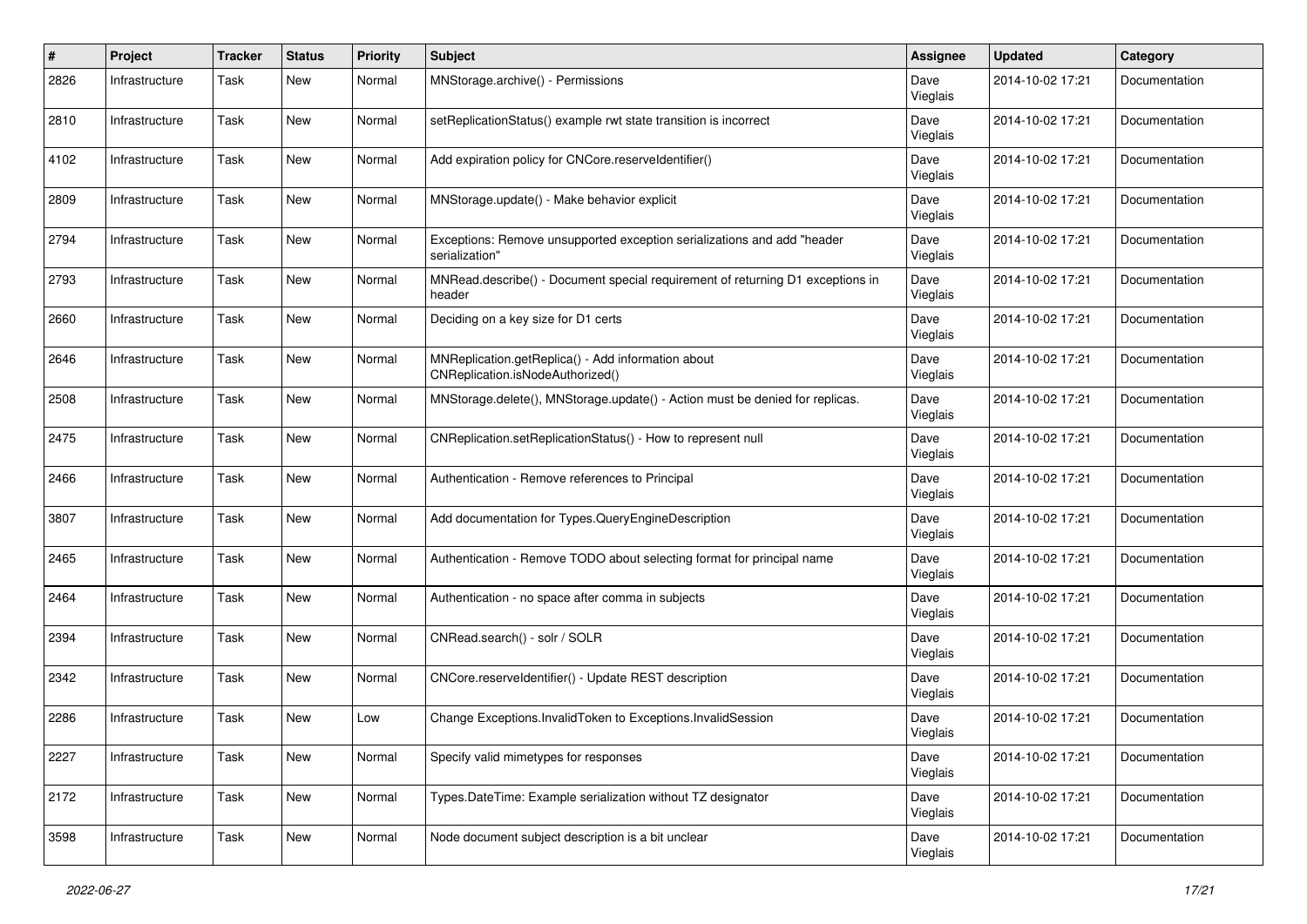| $\#$ | Project        | <b>Tracker</b> | <b>Status</b>   | <b>Priority</b> | <b>Subject</b>                                                                   | <b>Assignee</b>  | <b>Updated</b>   | Category                    |
|------|----------------|----------------|-----------------|-----------------|----------------------------------------------------------------------------------|------------------|------------------|-----------------------------|
| 2142 | Infrastructure | Task           | New             | Normal          | MNReplication.getReplica() - include PID in signature                            | Dave<br>Vieglais | 2014-10-02 17:21 | Documentation               |
| 2131 | Infrastructure | Task           | New             | Normal          | CNRegister.updateNodeCapabilities() - nodeid -> nodeld                           | Dave<br>Vieglais | 2014-10-02 17:21 |                             |
| 2123 | Infrastructure | Task           | New             | Normal          | Description of serialVersion                                                     | Dave<br>Vieglais | 2014-10-02 17:21 | Documentation               |
| 2083 | Infrastructure | Task           | <b>New</b>      | Normal          | Split the CN API into public and private sections                                | Dave<br>Vieglais | 2014-10-02 17:21 | Documentation               |
| 2054 | Infrastructure | Task           | New             | Normal          | CNReplication.setReplicationPolicy(), updateReplicationMetadata()                | Dave<br>Vieglais | 2014-10-02 17:21 | Documentation               |
| 2053 | Infrastructure | Task           | New             | Normal          | CNReplication.setReplicationStatus() - Add info about serialVersion              |                  | 2014-10-02 17:21 |                             |
| 1873 | Infrastructure | Feature        | New             | Normal          | Postproccessing tool for log reporting                                           |                  | 2014-10-02 17:06 | d1_log_aggregation          |
| 3572 | Infrastructure | Bug            | New             | Normal          | LDAP not updated for Node when synchronized set to true                          | Robert Waltz     | 2014-10-01 22:56 | d1_cn_node_registry         |
| 2411 | Infrastructure | <b>Bug</b>     | In<br>Progress  | Normal          | knb MNs and CNs allow self-signed certificates to connect                        | Chris Jones      | 2014-10-01 22:22 | Environment.Developme<br>nt |
| 2956 | Infrastructure | Task           | In<br>Progress  | Normal          | content-checking tests for MNs entering an environment                           | Rob Nahf         | 2014-10-01 22:04 | d1 integration              |
| 3925 | Infrastructure | Task           | <b>New</b>      | Normal          | navigate through the ResourceMap confirm existence of identifiers on the MN      | Rob Nahf         | 2014-10-01 22:04 | MNWebChecker                |
| 3924 | Infrastructure | Task           | New             | Normal          | Pids in ObjectList should be the same as pids in the systemMetadata Map          | Rob Nahf         | 2014-10-01 22:04 | MNWebChecker                |
| 3763 | Infrastructure | Task           | New             | Low             | Visualize PyPI download statistics for Python components                         | Roger Dahl       | 2014-10-01 21:32 | d1 dashboard                |
| 3762 | Infrastructure | Feature        | New             | Low             | DataONE software download statistics                                             | Roger Dahl       | 2014-10-01 21:32 | d1_dashboard                |
| 4038 | Infrastructure | Feature        | New             | Normal          | change default replication implementation                                        | Matthew<br>Jones | 2014-10-01 21:26 | d1_replication              |
| 4176 | Infrastructure | <b>Bug</b>     | New             | Normal          | The archive method in CN doesn't call back to the authoritative and replica MNs. |                  | 2014-10-01 21:25 |                             |
| 1073 | Infrastructure | Task           | New             | Normal          | Design client application authentication redirection approach                    | Matthew<br>Jones | 2014-10-01 20:47 | d1_identity_manager         |
| 1061 | Infrastructure | Task           | In<br>Progress  | Normal          | Identify approach to Identity Mapping                                            | Matthew<br>Jones | 2014-10-01 20:47 |                             |
| 1048 | Infrastructure | Task           | In.<br>Progress | Normal          | Write authorization system specification                                         | Matthew<br>Jones | 2014-10-01 20:47 |                             |
| 1047 | Infrastructure | Task           | In<br>Progress  | Normal          | Write Authentication system specification                                        | Matthew<br>Jones | 2014-10-01 20:47 |                             |
| 1527 | Infrastructure | Task           | New             | Normal          | Allow AccessPolicy to be set for groups                                          | Matthew<br>Jones | 2014-10-01 20:47 |                             |
| 1502 | Infrastructure | Task           | New             | Normal          | Fix hierarchy of permission levels.                                              | Matthew<br>Jones | 2014-10-01 20:47 | Documentation               |
| 1494 | Infrastructure | Task           | New             | Normal          | Create sequence diagrams for Authentication services.                            | Matthew<br>Jones | 2014-10-01 20:47 |                             |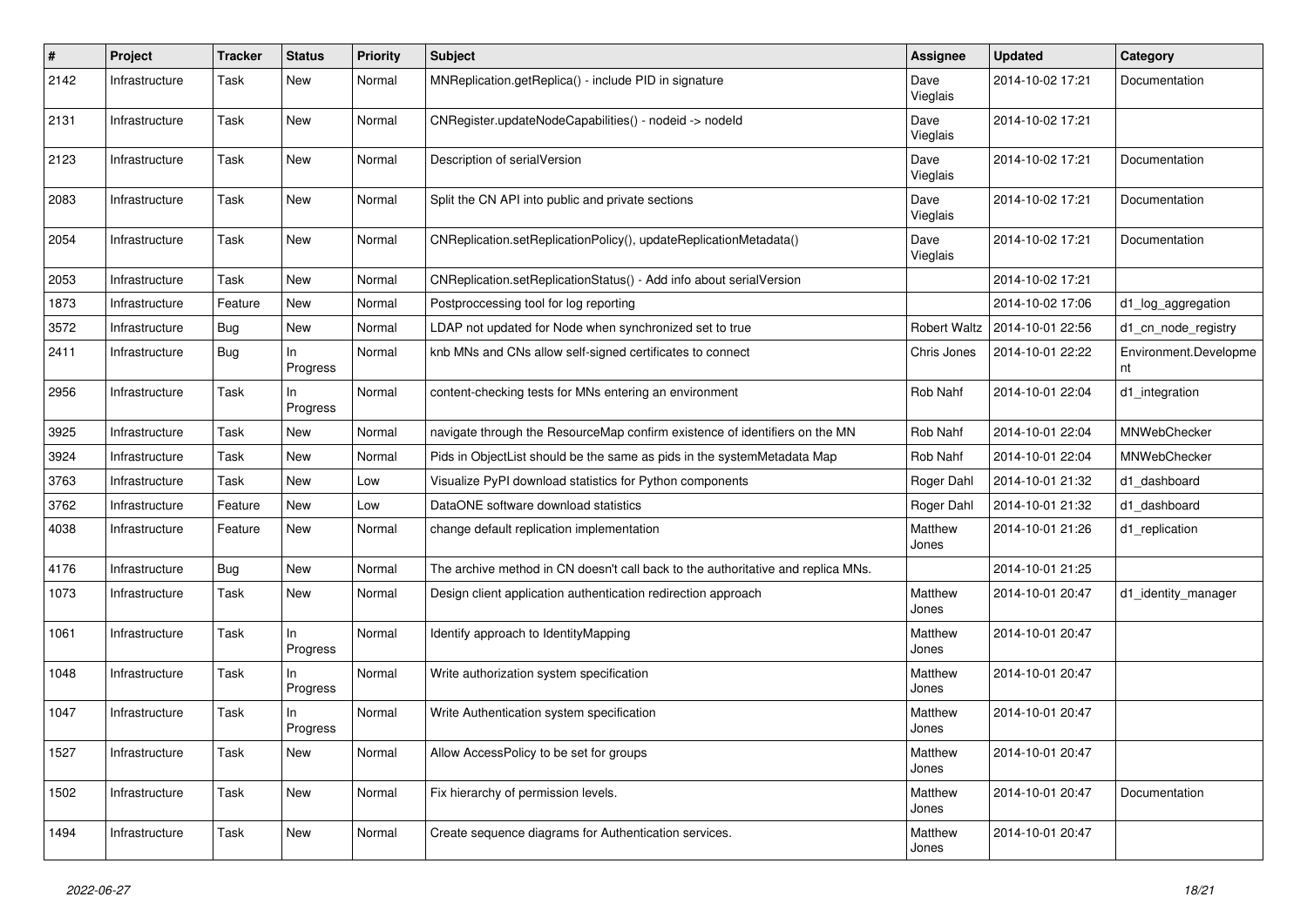| $\pmb{\#}$ | Project        | <b>Tracker</b> | <b>Status</b>   | Priority | <b>Subject</b>                                                                      | Assignee         | <b>Updated</b>   | Category                         |
|------------|----------------|----------------|-----------------|----------|-------------------------------------------------------------------------------------|------------------|------------------|----------------------------------|
| 1485       | Infrastructure | Task           | New             | Normal   | Clean up authn requirements listing                                                 | Matthew<br>Jones | 2014-10-01 20:47 |                                  |
| 1484       | Infrastructure | Task           | <b>New</b>      | Normal   | Decide on format for Principals                                                     | Matthew<br>Jones | 2014-10-01 20:47 |                                  |
| 1474       | Infrastructure | Task           | <b>New</b>      | Normal   | Design verification process for new accounts                                        | Matthew<br>Jones | 2014-10-01 20:47 |                                  |
| 1473       | Infrastructure | Task           | <b>New</b>      | Normal   | Make default access policy explicit in Authz docs.                                  | Matthew<br>Jones | 2014-10-01 20:47 |                                  |
| 1472       | Infrastructure | Task           | <b>New</b>      | Normal   | Explain revocation policies via MN curator.                                         | Matthew<br>Jones | 2014-10-01 20:47 |                                  |
| 2664       | Infrastructure | Task           | <b>New</b>      | Normal   | Create documentation for how transitivity is enacted for authorization              | Matthew<br>Jones | 2014-10-01 20:47 | Authentication,<br>Authorization |
| 1471       | Infrastructure | Task           | <b>New</b>      | Normal   | Define implicit curator role at Member Nodes.                                       | Matthew<br>Jones | 2014-10-01 20:47 |                                  |
| 1467       | Infrastructure | Task           | In<br>Progress  | Normal   | Complete d1_schema changes for Authz and Authn.                                     | Matthew<br>Jones | 2014-10-01 20:47 | Documentation                    |
| 1482       | Infrastructure | Task           | New             | Normal   | Design mechanism to collapse two accounts into one                                  | Matthew<br>Jones | 2014-10-01 20:47 |                                  |
| 1481       | Infrastructure | Task           | <b>New</b>      | Normal   | Clarify spec that groups can own objects                                            | Matthew<br>Jones | 2014-10-01 20:47 |                                  |
| 2281       | Infrastructure | Task           | <b>New</b>      | Low      | Possibly update the Identity Management and Authenticated Session Management<br>doc | Matthew<br>Jones | 2014-10-01 20:47 | Authentication,<br>Authorization |
| 1159       | Infrastructure | Task           | In.<br>Progress | Normal   | Add description of Group creation and management to design specs.                   | Matthew<br>Jones | 2014-10-01 20:47 |                                  |
| 6069       | Infrastructure | Story          | New             | Normal   | open ask.dataone.org sign-in to community                                           | Dave<br>Vieglais | 2014-10-01 20:39 | Documentation                    |
| 6478       | Infrastructure | Task           | <b>New</b>      | Normal   | move mncheck VM to a different VMhost                                               | Dave<br>Vieglais | 2014-10-01 20:34 | MNWebChecker                     |
| 6399       | Infrastructure | Task           | <b>New</b>      | Normal   | set up release practice for the MNWebTester .war                                    | Rob Nahf         | 2014-10-01 20:34 | MNWebChecker                     |
| 6398       | Infrastructure | Task           | <b>New</b>      | Normal   | update MNWebTest operations docs                                                    | Rob Nahf         | 2014-10-01 20:34 | MNWebChecker                     |
| 6397       | Infrastructure | Task           | <b>New</b>      | Normal   | test that it works from standalone .war                                             | Rob Nahf         | 2014-10-01 20:34 | MNWebChecker                     |
| 6396       | Infrastructure | Task           | In<br>Progress  | Normal   | embed jetty server in d1_integration to run WebTests locally                        | Rob Nahf         | 2014-10-01 20:34 | MNWebChecker                     |
| 5145       | Infrastructure | Feature        | New             | Normal   | Consider including cert subject(s) in NotAuthorized exceptions                      | Chris Jones      | 2014-09-25 17:44 | d1_cn_service                    |
| 6041       | Infrastructure | Bug            | New             | Normal   | obsoletedBy field serialized with newline after pid                                 | Robert Waltz     | 2014-09-25 17:36 |                                  |
| 4211       | Infrastructure | Bug            | New             | Normal   | Potential race condition between archive and replication                            | Chris Jones      | 2014-09-25 17:19 | d1 cn service                    |
| 2033       | Infrastructure | Task           | New             | Normal   | Document hardware / CN administrators and their contact info                        | Dave<br>Vieglais | 2014-09-24 18:29 | Management                       |
| 2031       | Infrastructure | Task           | New             | Normal   | Document the structure and interconnections of VM host hardware at UCSB             | Nick Outin       | 2014-09-24 18:29 | Hardware                         |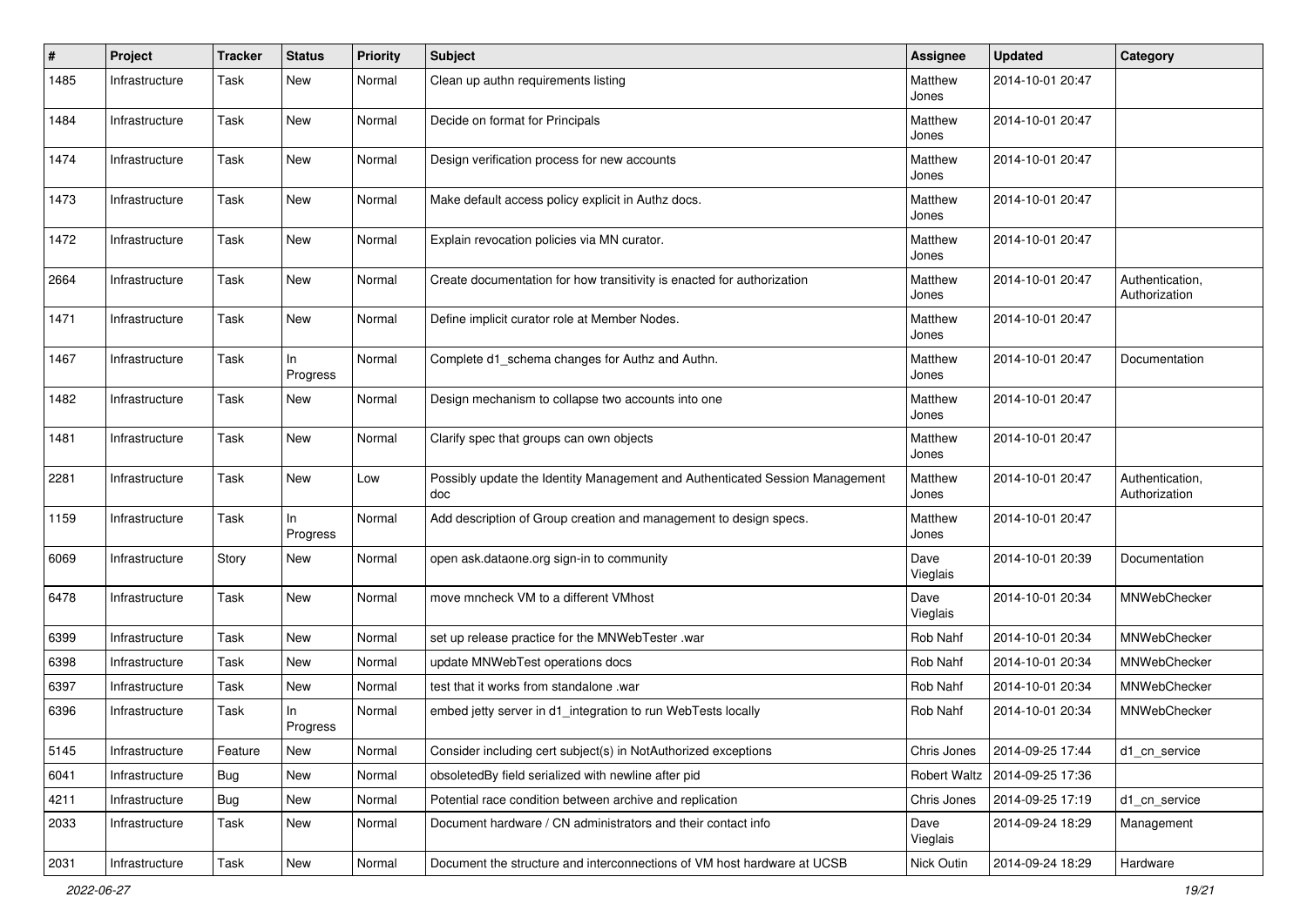| $\pmb{\#}$ | Project        | <b>Tracker</b> | <b>Status</b>     | <b>Priority</b> | <b>Subject</b>                                                                                                   | <b>Assignee</b>  | <b>Updated</b>   | Category                  |
|------------|----------------|----------------|-------------------|-----------------|------------------------------------------------------------------------------------------------------------------|------------------|------------------|---------------------------|
| 2028       | Infrastructure | Task           | <b>New</b>        | Normal          | Document VM specifications for CNs                                                                               | Dave<br>Vieglais | 2014-09-24 18:29 | Management                |
| 2029       | Infrastructure | Task           | <b>New</b>        | Normal          | Document VM specifications for replication MNs                                                                   | Dave<br>Vieglais | 2014-09-24 18:29 | Management                |
| 2030       | Infrastructure | Task           | <b>New</b>        | Normal          | Document the structure and interconnections of VM host hardware at UNM                                           | Dave<br>Vieglais | 2014-09-24 18:29 | Hardware                  |
| 2035       | Infrastructure | Task           | <b>New</b>        | Normal          | Design nagios system for monitoring CN locations                                                                 | Nick Outin       | 2014-09-24 18:29 | d1 monitor                |
| 4192       | Infrastructure | Task           | $\ln$<br>Progress | Normal          | Notify MN implementations of the discrepancy in exception definition                                             | Dave<br>Vieglais | 2014-09-24 18:28 | Management                |
| 4190       | Infrastructure | Task           | <b>New</b>        | Normal          | Update architecture docs to import dataoneErrors.xsd                                                             | Dave<br>Vieglais | 2014-09-24 18:28 | Documentation             |
| 3811       | Infrastructure | Task           | <b>New</b>        | Normal          | Document the "non-standard" certificates being used for accessing content in<br>DataONE and it's member nodes    | Rob Nahf         | 2014-09-24 18:27 | <b>Support Operations</b> |
| 3810       | Infrastructure | Task           | <b>New</b>        | Normal          | Identify and setup location for user oriented operational docs                                                   | Dave<br>Vieglais | 2014-09-24 18:27 | <b>Support Operations</b> |
| 3881       | Infrastructure | Task           | <b>New</b>        | Normal          | 4.2.1.4 Definition of Verified User Lacking                                                                      | Dave<br>Vieglais | 2014-09-24 18:27 | Documentation             |
| 3880       | Infrastructure | Task           | <b>New</b>        | Normal          | 4.2.1.3 CILogon Extension Not Documented                                                                         |                  | 2014-09-24 18:27 | Environment.Production    |
| 3879       | Infrastructure | Task           | <b>New</b>        | Normal          | 4.2.1.2 Missing Policies and Expectations                                                                        |                  | 2014-09-24 18:27 | Environment.Production    |
| 3878       | Infrastructure | Task           | <b>New</b>        | Normal          | 4.2.1.1 Missing and Out-of-Date Documentation                                                                    | Dave<br>Vieglais | 2014-09-24 18:27 |                           |
| 3332       | Infrastructure | Task           | ln<br>Progress    | Normal          | Revise use cases and add sample code                                                                             | Dave<br>Vieglais | 2014-09-24 18:27 | Documentation             |
| 3063       | Infrastructure | Task           | <b>New</b>        | Normal          | Change Mutability of Metadata documentation                                                                      | Dave<br>Vieglais | 2014-09-24 18:27 | Documentation             |
| 2688       | Infrastructure | Task           | <b>New</b>        | Normal          | Develop guidelines for how Subject entries are handled - creation, normalization,<br>comparison                  | Dave<br>Vieglais | 2014-09-24 18:27 | Documentation             |
| 3895       | Infrastructure | Task           | <b>New</b>        | Normal          | Can we add bugs to a task in a story?                                                                            |                  | 2014-09-24 18:27 |                           |
| 3894       | Infrastructure | Task           | <b>New</b>        | Normal          | This task contains all the bugs related to the story                                                             |                  | 2014-09-24 18:27 |                           |
| 3728       | Infrastructure | Task           | <b>New</b>        | Normal          | Update and augment architecture use cases to describe processes for property<br>changes on system metadata       | Dave<br>Vieglais | 2014-09-24 18:27 | Documentation             |
| 3511       | Infrastructure | Task           | New               | Normal          | Issue certificates from D1TestIntCA for stage environment nodes, and revoke<br>certificates signed by D1TestCA   | Chris Jones      | 2014-09-24 18:25 | <b>Support Operations</b> |
| 3510       | Infrastructure | Task           | New               | Normal          | Issue certificates from D1TestIntCA for sandbox environment nodes, and revoke<br>certificates signed by D1TestCA | Chris Jones      | 2014-09-24 18:25 | <b>Support Operations</b> |
| 3509       | Infrastructure | Task           | New               | Normal          | Issue certificates from D1TestIntCA for dev environment nodes, and revoke<br>certificates signed by D1TestCA     | Chris Jones      | 2014-09-24 18:25 | <b>Support Operations</b> |
| 4719       | Infrastructure | Task           | In<br>Progress    | Normal          | Replace CN client certificate                                                                                    | Chris Jones      | 2014-09-24 18:14 | Environment.Production    |